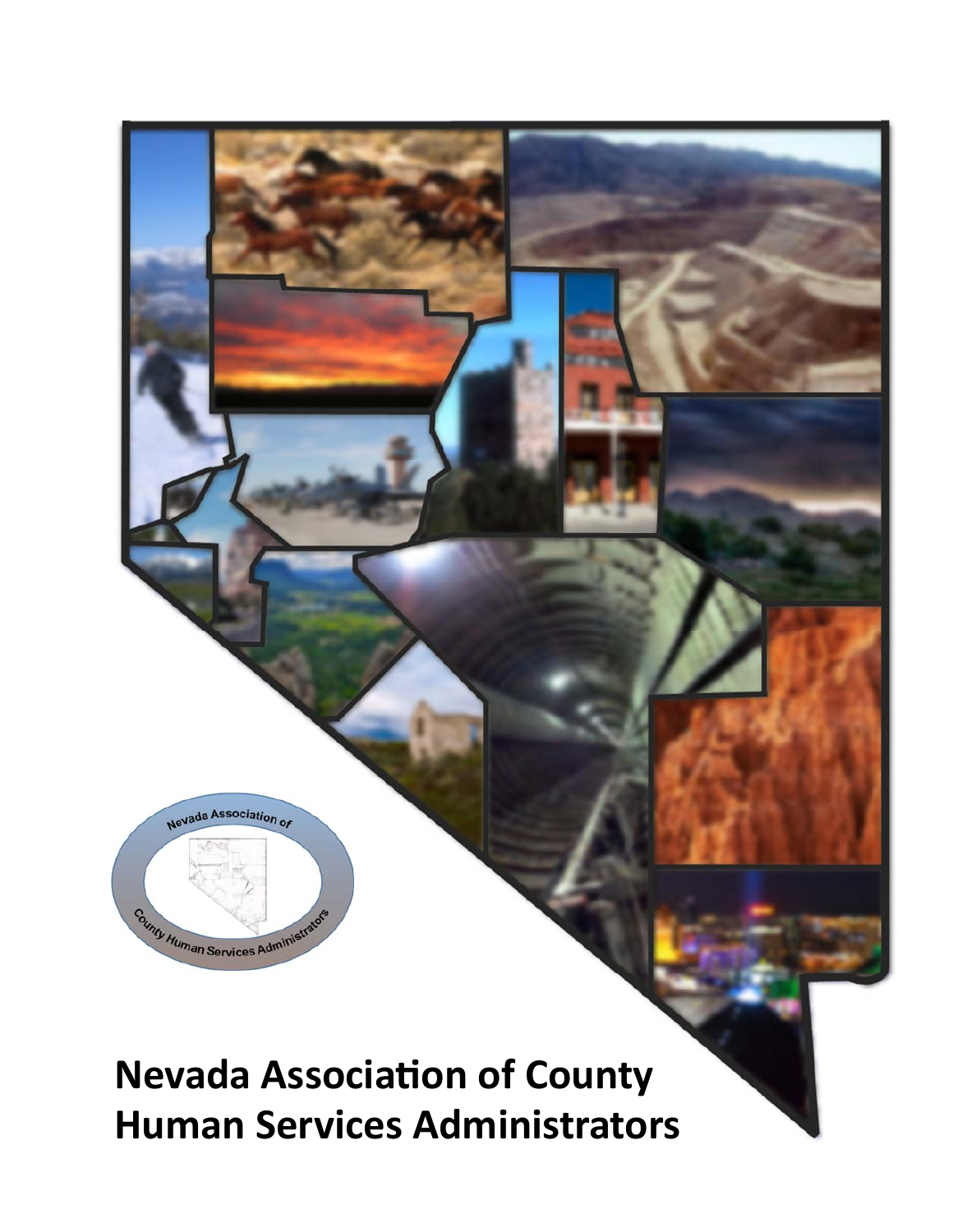## **Table of Contents**

| Nevada's County Human Services Departments |  |
|--------------------------------------------|--|
|                                            |  |
|                                            |  |
|                                            |  |
|                                            |  |
|                                            |  |
|                                            |  |
|                                            |  |
|                                            |  |
|                                            |  |
|                                            |  |
|                                            |  |
|                                            |  |
|                                            |  |
|                                            |  |
|                                            |  |
|                                            |  |
|                                            |  |



Several NACHSA members also serve as Community Action Agencies in their communities. The purpose of Nevada Community Action Association (NCAA) is to provide training, technical assistance, and collaborative partnering to support implementation of programs and activities designed to eliminate poverty and improve communities. The NCAA members are denoted with an asterisk.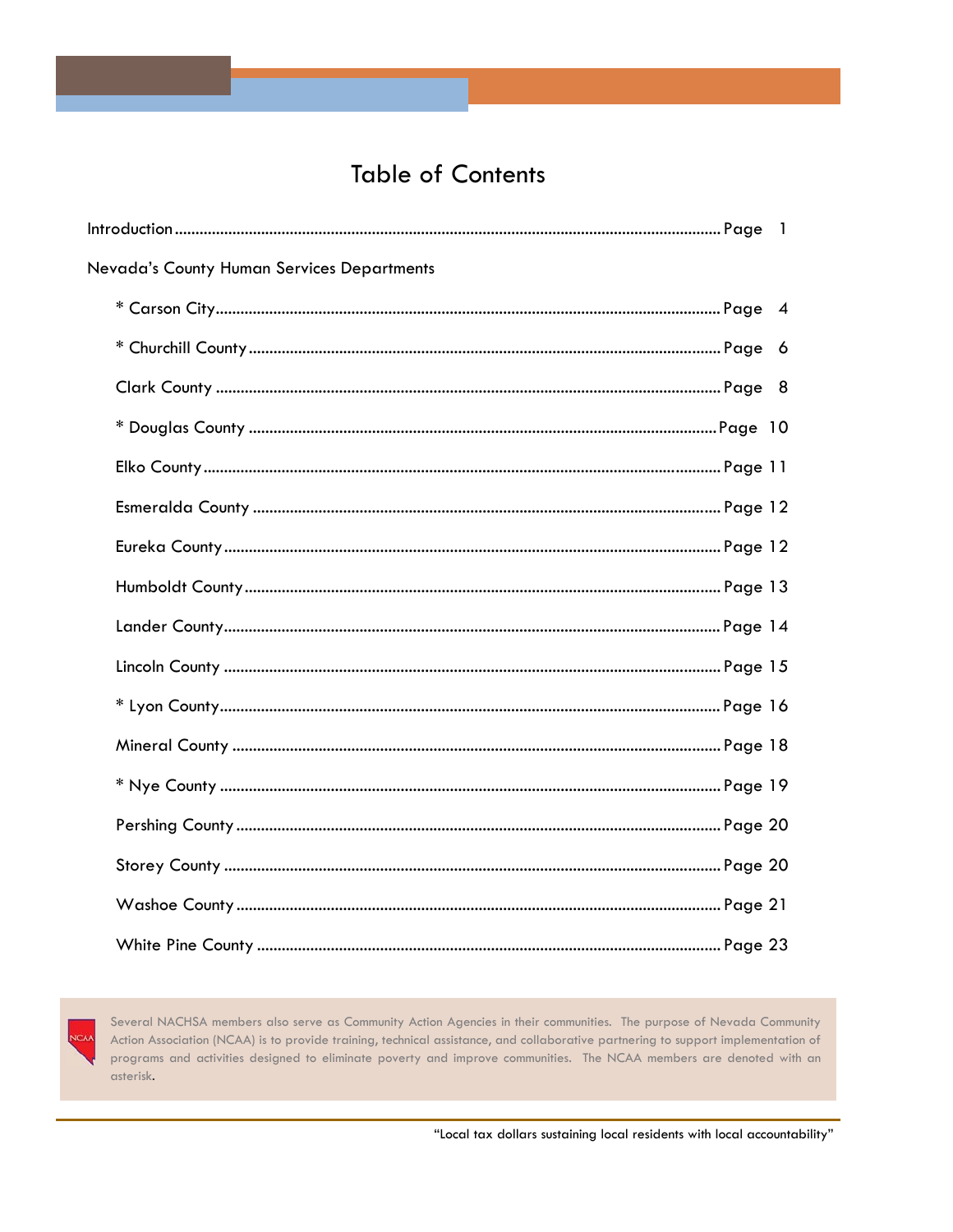## **Mission**

The **Nevada Association of County Human Services Administrators (NACHSA)** unites directors of county social/human service departments in Nevada by focusing the collective experience to respond to the ever-changing and increasing challenges facing the families and individuals served. NACHSA strives to improve public policy and strengthen the capacity of local county departments to deliver efficient and effective services.

- **ADVOCATE** for policies that will serve the needs of the residents in Nevada communities.
- **EDUCATE** state and federal policy makers and the public regarding the impact of human services policies on individuals, families, communities, and county social/human services operations.
- **COLLABORATE** with government and community-based organizations to ensure efficient and effective service delivery.
- **FACILITATE** communication between and among county social/human services departments, state and federal administrative agencies, and local community based partners, including the exchange of knowledge and best and promising practices.

## **Guiding Principles**

Human service needs cut across social, economic, and geographic boundaries, and intersect every aspect of a community's life. Recognizing that the health and human service needs of each community are complex and often inter-related, the Nevada Association of County Human Services Administrators adopted the following guiding principles:

- 1. We will partner with one another and with our communities using innovative means to better meet the needs of individuals and families.
- 2. We will share our successes and work collaboratively to meet mutual challenges and achieve our joint goals.
- 3. We will support and empower our colleagues, individually and collectively, to develop and sustain our capacity to carry out NACHSA's mission.
- 4. We will encourage all members to contribute to the success of our mission.

"Local tax dollars sustaining local residents with local accountability" Page 1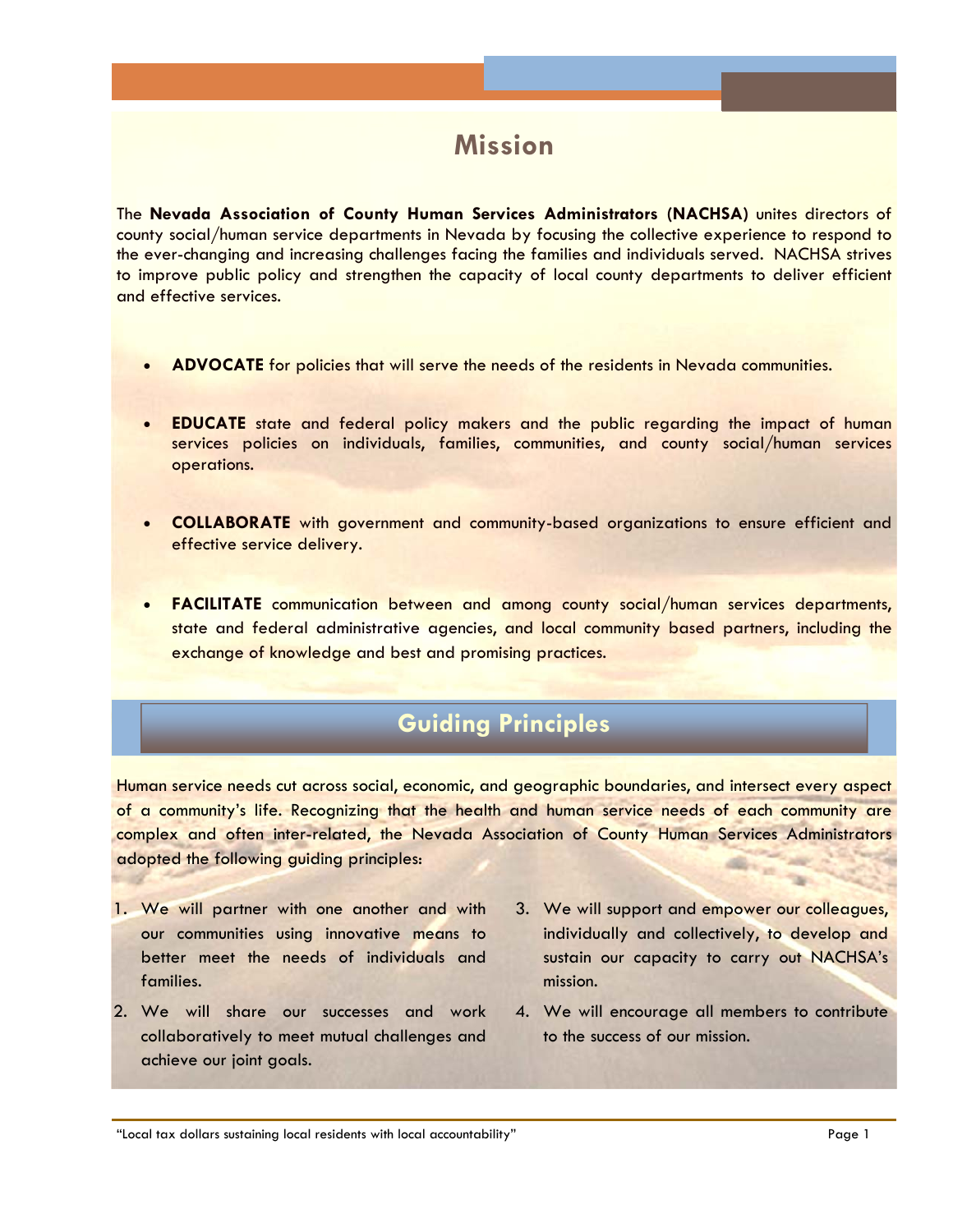Although County social/human services departments have their foundations based in Nevada Revised Statutes regarding the indigent population, most counties have expanded this mission to include preventative and supportive services to assist individuals in maintaining self-sufficiency and remaining independent of NRS mandated services. These services are highlighted on the individual County page in this document.

## **Who We Serve**

Those in need of county-funded health and human services are the county's indigent residents that don't meet the eligibility criteria to qualify for other assistance programs. Mostly, they are the working poor, those who are struggling to make ends meet, or need temporary assistance to prevent a catastrophic situation.

They are also children of low-income working parents, isolated seniors without family or transportation, individuals with disabilities who are waiting to receive benefits, and those in mental health crisis.

## **NACHSA Value to Community**

- **Contribute** to economic development by improving the standard of living and economic health of at-risk county residents
- Improve quality of life by supporting a stronger community
- **+** Serve as a safety net to at-risk residents with no other options
- **Deliver a high return on taxpayer and grant** investment through lower cost, front-end preventative based services
- Achieve cost-savings by preventing catastrophic circumstances for some residents, which can have a ripple effect on the community (hospitals, law enforcement, etc.)
- **Balance the Counties responsibility to the** Nevada Revised Statues with the responsibility to individual tax payers (responsible stewards of public funds)



Page 2 "Local tax dollars sustaining local residents with local accountability"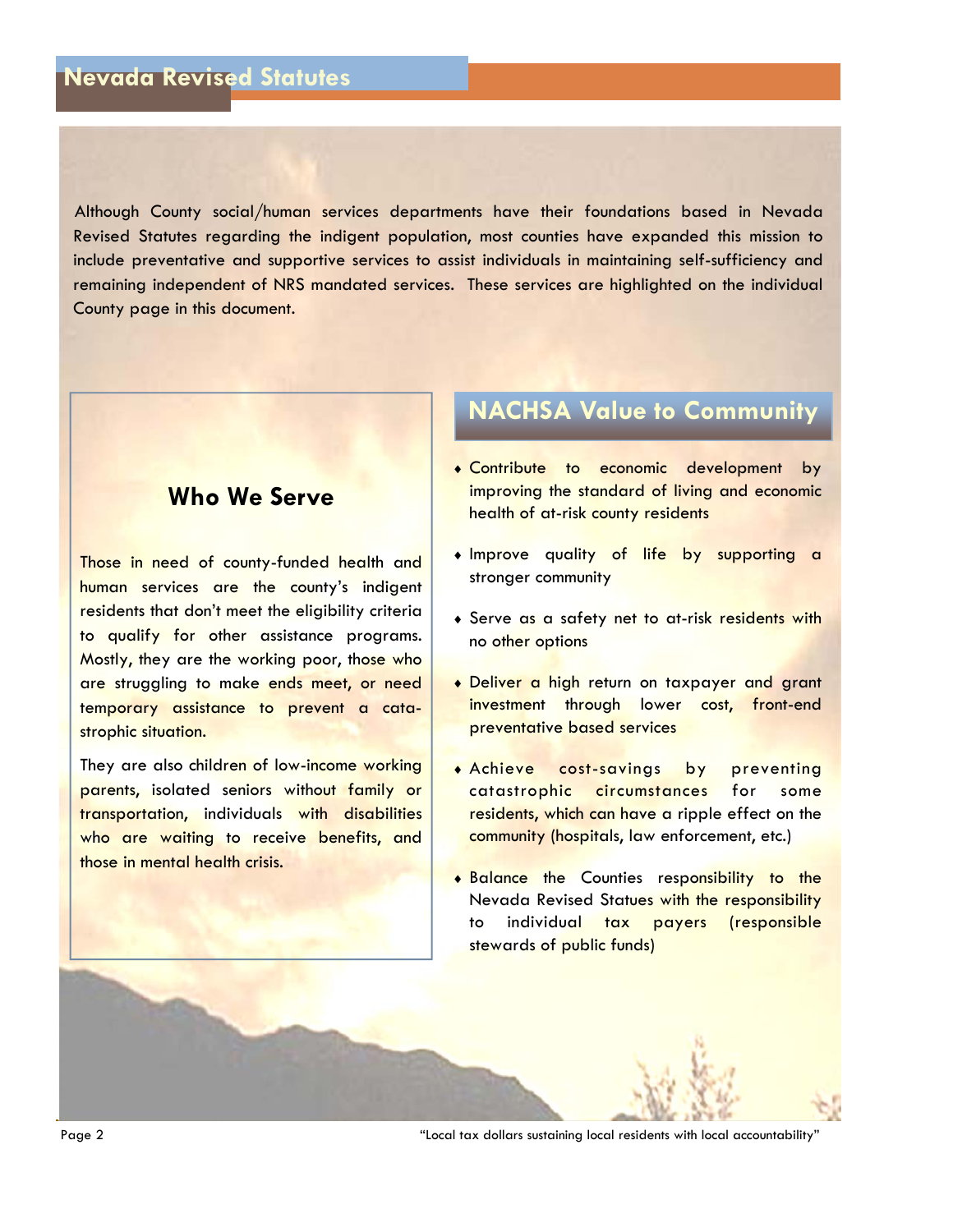## **County Social/Human Services**

**Human Services** is a broadly defined field, uniquely approaching the objective of meeting human needs through an interdisciplinary knowledge base, focusing on prevention as well as remediation of problems and maintaining a commitment to improving the overall quality of life of service populations.

- We provide support and relief to county residents in accordance with Nevada's statutory mandates;
- We implement evidence-based and promising practices;
- We advocate for client rights;
- We conduct community outreach and provide leadership for community collaboration;
- We advocate for enhanced Nevada Department of Health and Human Services throughout the counties; and
- We facilitate the budgetary and legislative actions approved by the 2011 Legislature to transfer specific Health and Human Services to the counties. In most cases the Counties are charged "assessments" for the services provided by the State Department of Health and Human Services.

## **Examples of Customized County Human Services Solutions**

County Social/Human Services is not a "one size fits all" equation—especially throughout the urban, rural, and frontier counties of Nevada. Individual counties customize human service solutions to respond to local needs in their respective communities. Programs and services may include the following:

- NRS 428 covered inpatient hospital care, skilled nursing facilities, outpatient medical, and burial and cremation services
- Information and referral, assessment of needs, and connection to resources
- Case management
- Employment services
- Housing and supportive services, including homeless prevention
- Homemaker services
- Children's services, including Women, Infants, and Children (WIC), home visiting, and family support services
- Assistance with medical costs for victims of crimes, including sexual assault
- Payment for medical exams prior to involuntary commitment
- Assistance with meeting emergency basic needs
- Operation and management of senior centers, including limited transportation services
- Independent living supports for seniors and individuals with disabilities
- Forensic Assessment Services Triage Team (FASTT) and Mobile Outreach Safety Team (MOST) for incarcerated individuals and those experiencing a mental health crisis
- Assistance with securing medical insurance coverage
- Inmate medical costs
- Community Health Nursing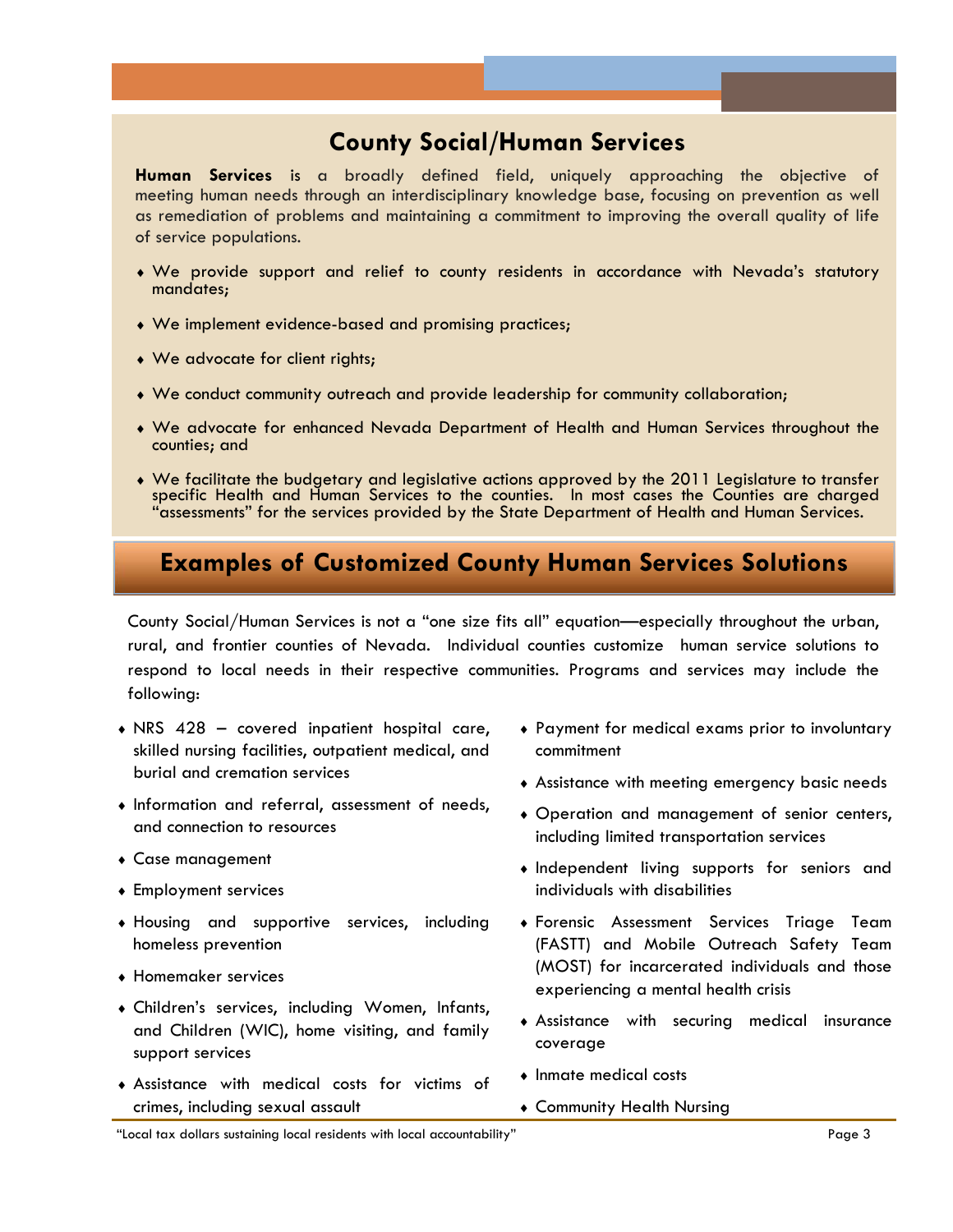

## **Carson City Health and Human Services (CCHHS)**

Carson City Human Services is a community action agency providing a variety of services to the Carson City community. Human Services is responsible for ensuring that the City meets its health, welfare, and community responsibilities as set forth in the Nevada Revised Statues and city ordinances. The primary mandates are to provide services to the City's indigent residents, and as a community action agency assist them in becoming self-sufficient. Such emergency services may include:

- **Rental assistance**
- **Utility assistance (electric and gas)**
- **Prescription assistance**
- **Indigent medical**
- **Indigent burial**
- **Long-term care**
- **Assistance to sexual assault victims**
- **Emergency travel assistance**

To expand services and offer long term solutions, CCHHS provides grant programs designed to stabilize households and prevent future emergencies.



#### **PARTNERS**

**Nevada State Welfare** – onsite services for Medicaid and SNAP applications/questions

**Northern Nevada Center for Independent Living** – onsite twice per month for services for individuals with disabilities

**Access to Healthcare Network** – onsite once per week as the Aging and Disability Resource **Center** 

**Nevada State Bank** – provides Financial Literacy workshops

**Carson City residents** – volunteers provide Life Skill Workshops including nutrition, healthy relationships, and more

**Through service and education, Carson City Health and Human Services is committed to supporting those in need in the community.** 

NACHSA Contact: Carson City Health and Human Services **Mary Jane Ostrander, Human Services Division Manager**  900 E. Long St. Carson City, NV 89706 Phone: 775-887-2110 / Fax: 775-887-2539 Email: mostrander@carson.org

Page 4 The Cocal tax dollars sustaining local residents with local accountability"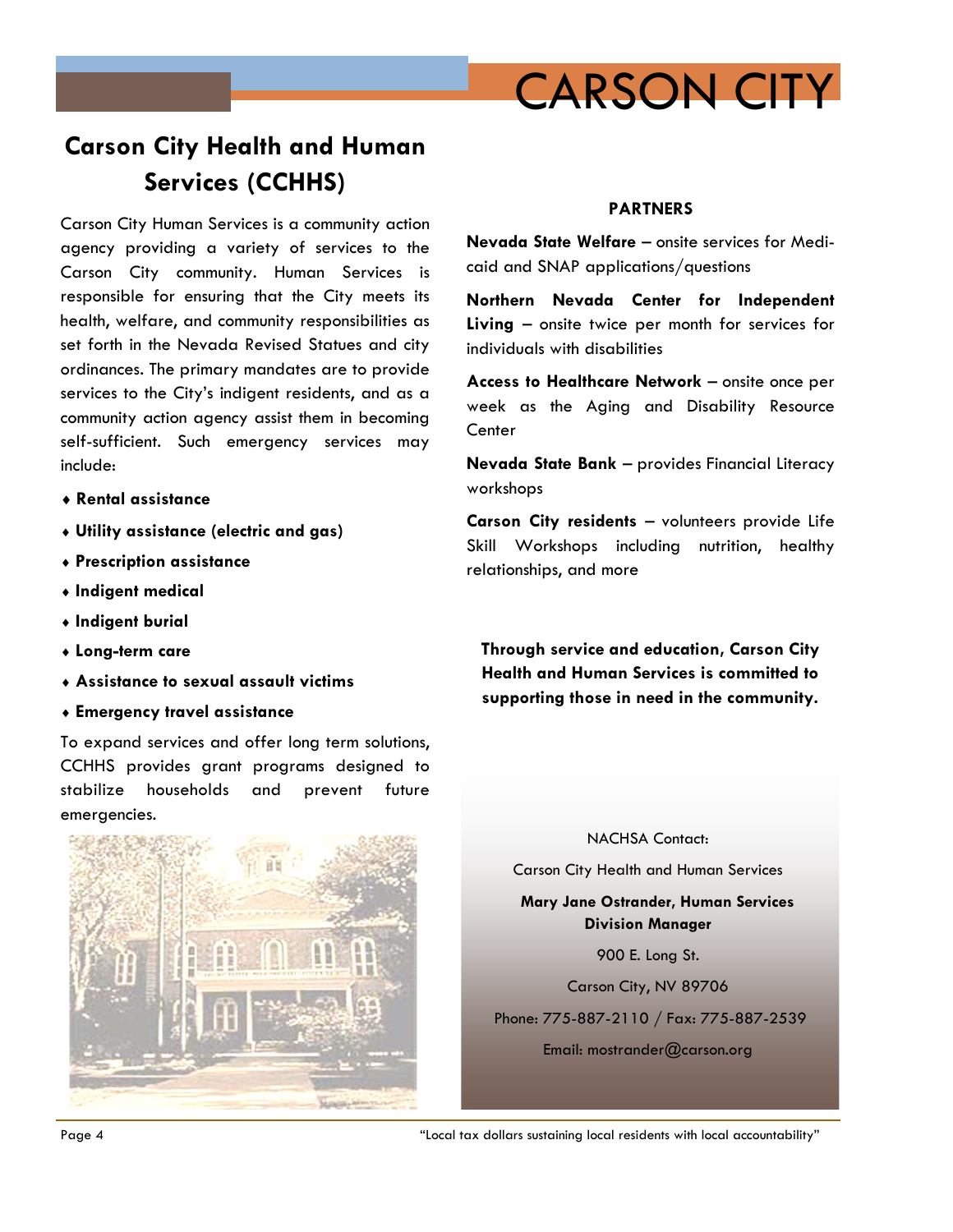# CARSON CITY cont.

## **Services**

## **Case Management Services**

- CCHHS is the homeless coordinated entry agency for the Carson City area. A Coordinated Entry System (CES) coordinates access, assessment, prioritization, and referral for housing and supports for people experiencing, or at imminent risk for, homelessness in a community.
- Housing programs for the homeless and at risk of becoming homeless, includes case management.
- Self-sufficiency goal planning

### **Community Health Worker**

A resource liaison to assist residents in breaking the barriers that prevent access to services. Providing direct services, such as:

- Care coordination
- Advocate for community needs
- Health education and information
- Individualized planning
- ◆ Connection to community resources
- Discharge planning in healthcare and criminal justice system
	- Member of FASTT Forensic Assessment Services Triage Team

## **Financial Literacy Education**

- Through a partnership with financial professionals CCHHS offers financial literacy education to residents of Carson City
- **Budgeting**
- Credit Basics
- Taking Control of your Credit
- Protecting your Financial Identity
- Things Don't Just Happen

## **Women, Infants, and Children (WIC)**

WIC is a federally funded health and nutrition program to help women, infants, and children eat well and stay healthy.

WIC can help low income families, nutritionally at risk or receiving TANF, Medicaid, or SNAP benefits.

- Pregnant women
- Breastfeeding women
- Infants and children up to age 5
- WIC provides:
	- $\Diamond$  Nutrition and health information
	- $\Diamond$  Supplement for healthy foods
	- Support and information on breastfeeding, including breast pumps as needed

## **Workforce**

Supported solely by grants, CCHHS offers the Workforce Program to Carson City job seekers. Our case managers share their expertise in techniques used in today's job market.

- Resume Building
- Job readiness education
- $\bullet$  Improving interview skills
- Skill building opportunities
- Job Fair coordination

Carson City residents – volunteers that provide Life Skill Workshops including nutrition, healthy relationships, and more.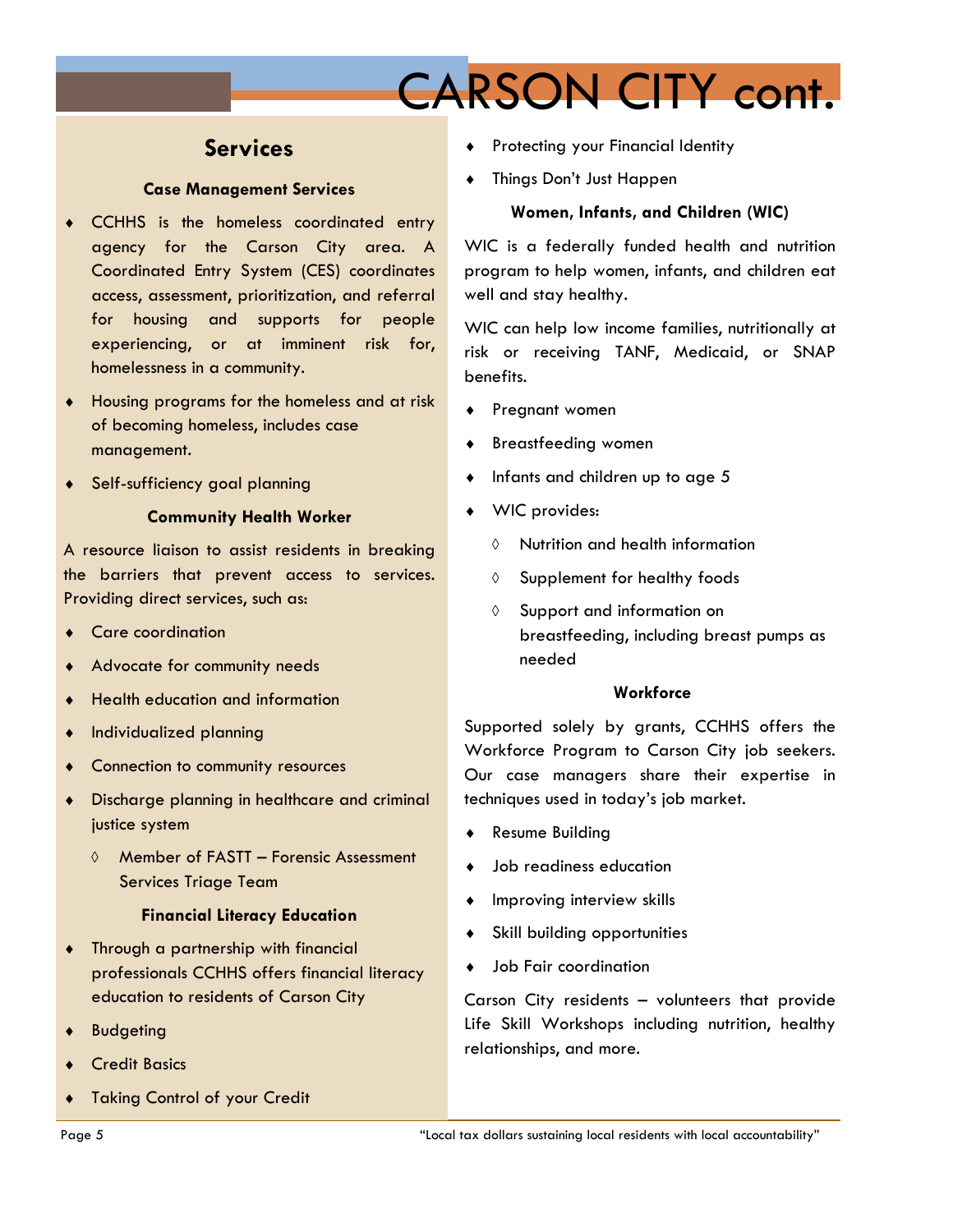# CHURCHILL COUNTY

## **Churchill County Social Services**

leads the community in taking action to end poverty. Programs provide for the health and welfare of county residents who are eligible to receive temporary assistance to gain stabilization and self-sufficiency. Individuals and families have opportunities to develop, grow, and prosper as valued, respected residents of the community. Our community is welcoming, responsive, and offers opportunity and respect for all residents through

- Quality education
- Livable wage jobs
- Affordable housing
- Recreational opportunities
- Family-orientation
- $\bullet$  Informal support networks
- Skilled workforce
- Active faith community
- Diverse economy
- Drug-free environments
- Safety

*"Most people don't understand how much we collaborate with others in the community… one of our biggest collaborative partners is law enforcement. The County serves as the coordinating point for human service delivery."* 

**Churchill County Social Services' goal is to facilitate the self-sufficiency of program recipients. These programs provide for the health and welfare of county residents who are eligible indigents to receive emergency temporary assistance.** 

**Our vision is to support and implement programs that assist welfare recipients to grow in self-esteem and responsibility so they can move from welfare rolls to independence.** 

**Churchill County prides itself on being a Community Action Agency and Family Resource Center that provides information, referral, volunteerism opportunities, and the dedication to provide services to our residents.** 



#### *Continued on next page*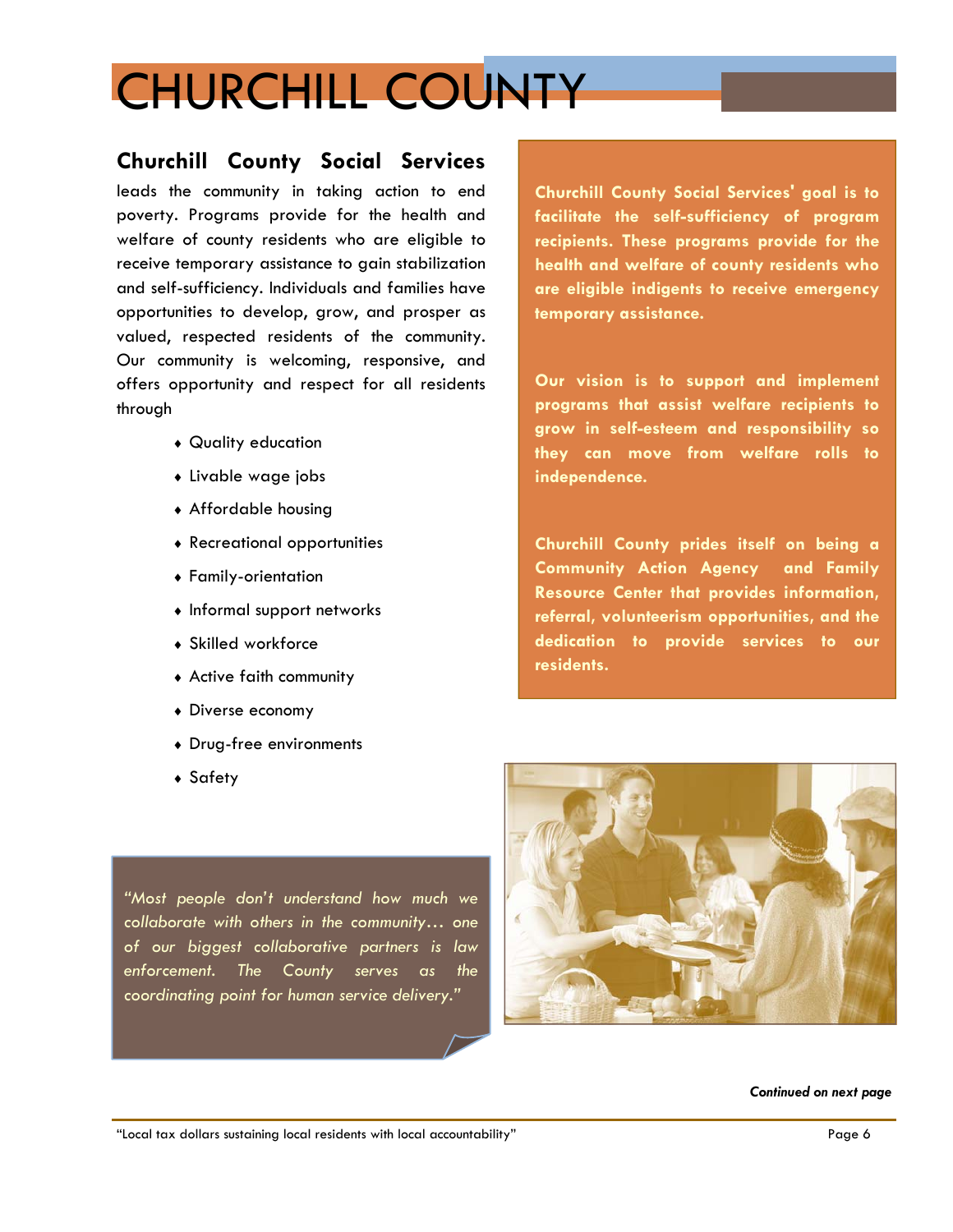## CHURCHILL COUNTY (cont'd)

### **Services Include**

- Wrap Around Service Coordination to avoid eviction or disconnect
- Utility deposit assistance
- Indigent medical and prescription assistance
- $\bullet$  Indigent burial/cremation
- Homeless housing assistance
	- Housing counseling
	- Three additional housing programs; two weeks, six months, or up to 24 months with intense case management
- FASTT—inmate reentry program in local adult detention center
- CIT—Crisis Intervention Training
- Community Resource/Partnership Collaboration
- Annual Wishing Tree/Holiday Gift Program
- Employment support and employer outreach services
- Partnerships to provide mobile case management to increase independent living for all populations
- Public Guardianship
- Community education for community health, child abuse prevention and overall community population

**NACHSA** Churchill County Social Services **Shannon Ernst, Director and Public Guardian**  485 West B Street, #105 Fallon, NV 89406 Phone: 775-423-6695/Fax: 775-423-8057 Email: socialservices@churchillcounty.org

## **Trends**

- Increased evictions, and residents in need of mortgage and rental assistance
- The population expansion that resulted from the housing boom is now creating a job shortage
- Property tax caps are creating a budget crisis for many county social service departments, including Churchill County

#### **Intake/Referral Site Services Include**

- Nevada Rural Housing Authority Section 8 voucher program, emergency rent and utility assistance
- Emergency Assistance Program to aid in annual utility services with non-profit and faith based organizations
- Homeowner rehabilitation and weatherization programs
- Emergency food services to non-profit and faith based organizations
- Adult education programs
- Mobile Case Management
- FASTT Case Management
- Job skill services
- Parenting classes
- Nevada State supportive services
- First-time Homebuyer programs
- Emergency Clothing Program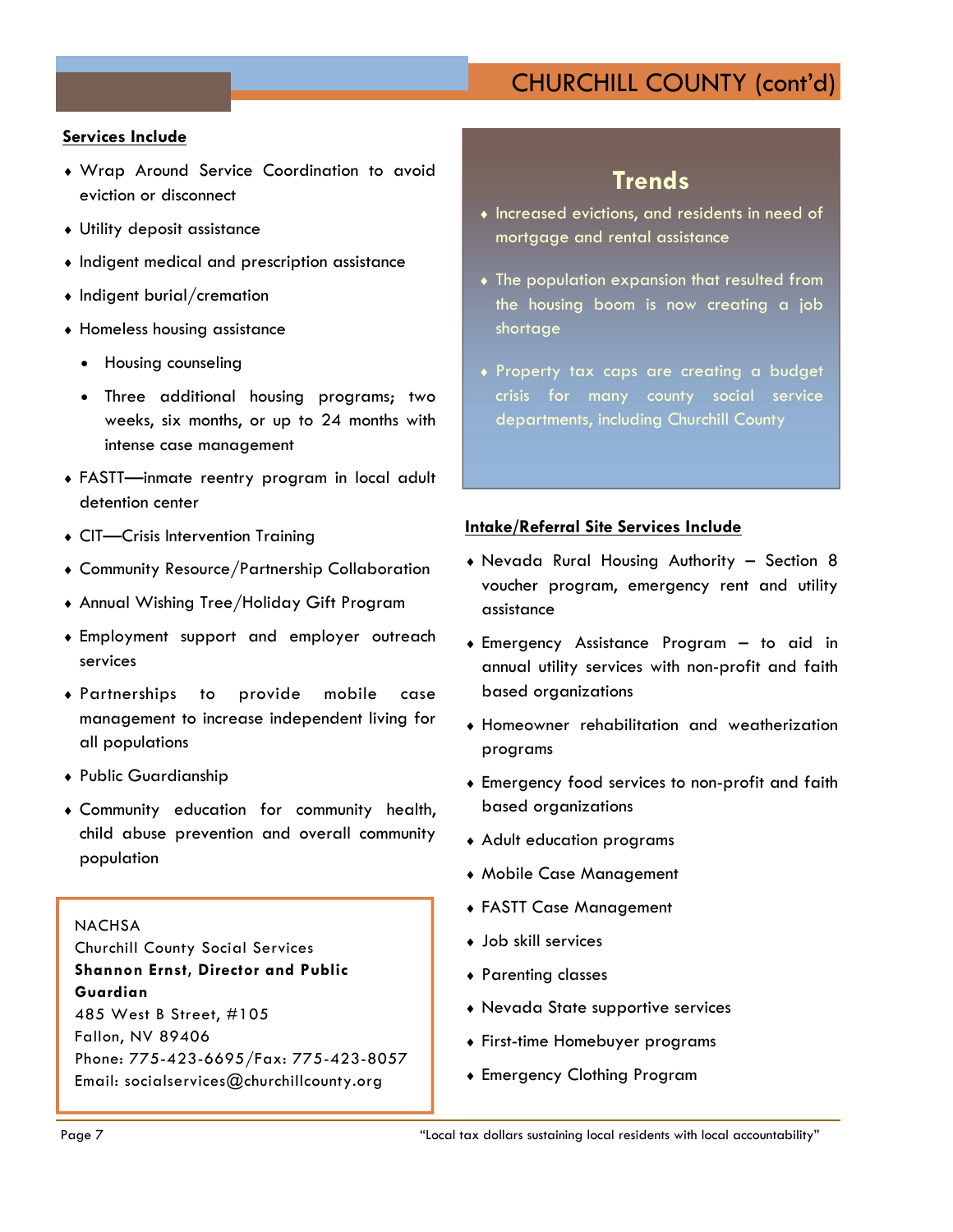# CLARK COUNTY

## **Clark County Social Services**

provides aid and relief to indigent residents who are not eligible for other State, Federal or Local programs. Social Services is responsible for ensuring that Clark County meets its health, welfare and community responsibilities as pursuant to Nevada Revised Statutes and Clark County ordinances. The primary mandates are to provide financial and transportation assistance, and long-term nursing care assistance. Social Services is also responsible for other services and programs as assigned by the Board of County Commissioners.

**MISSION**

**Provide a safety net of human services to a growing community.** 

## **VISION**

**Self-Sufficiency for at-risk people through a variety of services.** 

## **Services**

### **Financial Assistance**

- Rental: Provides limited assistance for rental and related household expenses to indigent residents of Clark County
- Transportation: Provides local transportation for eligible residents to medical appointments, and travel assistance to eligible individuals to residences outside Clark County
- Burials & Cremations: For eligible citizens of Clark County





## **Long-term Care**

Provides financial assistance and placement in adult day care and group care facilities, and nursing homes to eligible residents who are unable to live independently. Preserves independence and ensures cost-efficient care is provided.

### **Homemaker Services**

Provides assistance to seniors and disabled residents who need in-home support with grocery shopping, prescription pickup, laundry, light housekeeping, and meal preparation. Alternative Home Care provides assistance on a short-term basis for residents who have been discharged from the hospital in the past 30 days and need assistance with regaining independence.

"Local tax dollars sustaining local residents with local accountability" Page 8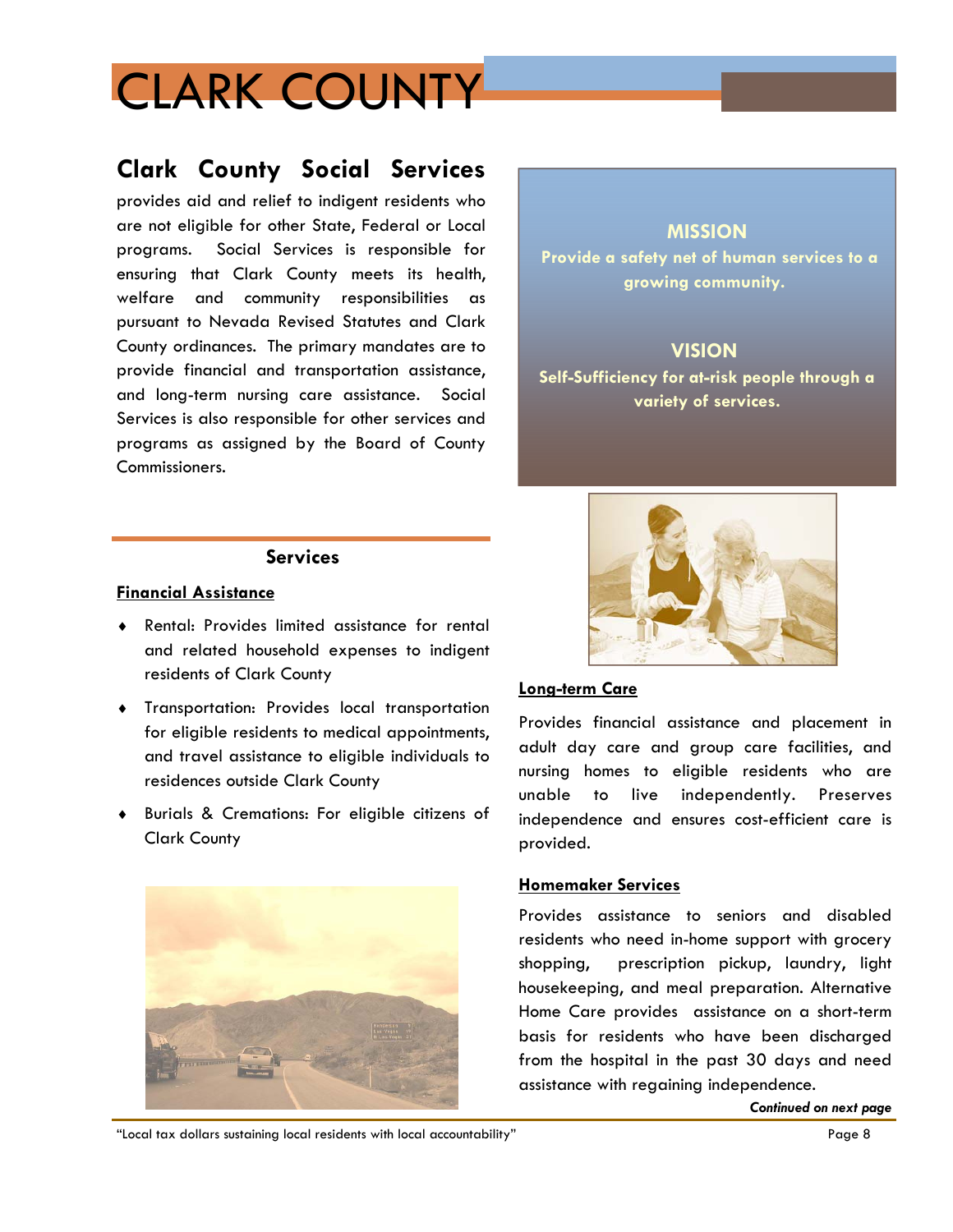## *"Poverty has a ripple effect on the community."*

### **Coordinated Intake**

Social Services serves as the coordinated intake "hub" in Southern Nevada for single, homeless adults without children. Residents needing housing are assessed for all Social Service and Continuum of Care programs in the community. Clients are matched to the appropriate housing, while community providers focus on service provision.

### **Continuum of Care (CoC)**

Established by the U.S. Department of Housing and Urban Development in 2009, the CoC addresses homelessness. Jurisdictions meet certain rules and regulations to compete for federal funding that supports efforts to rapidly re-house homeless individuals and families. Social Services acts as the Collaborative Applicant for the Southern Nevada CoC and compiles the local consolidated application to HUD.

### **Community Resources Management**

Serves approximately 100 nonprofit organizations with active grant funding. More than 134 public facilities and more than 12,000 units of new affordable housing in rural and urban Clark County have been constructed, developed or rehabilitated to date with Clark County and HUD funding.

### **Ryan White HIV/AIDS Part A**

Provides contracted services including medical and supportive services, such as case management, substance abuse counseling, mental health service, emergency financial assistance and food bank.

### **Step Up**

Assists aged-out foster youth (ages 18-21) with attaining economic self-sufficiency and stable housing by providing rental assistance, and services related job search, parenting, hygiene and Medicaid enrollment.

| <b>U.S. Department of Housing &amp; Urban Development</b>   |                              |  |
|-------------------------------------------------------------|------------------------------|--|
| <b>2017 Annual Homeless Assessment Report</b>               |                              |  |
| Southern Nevada Point-in-Time Estimates of<br>Homelessness: |                              |  |
| 6,490                                                       | Total homeless               |  |
| 2,174                                                       | Unaccompanied homeless youth |  |
| 702                                                         | Veterans                     |  |
| 446                                                         | <b>Chronically Homeless</b>  |  |

NACHSA Contact: Clark County Social Services **Mike Pawlak, Director**  1600 Pinto Lane Las Vegas, NV 89106 Phone: 702-455-5596 / Fax: 702-455-3896 Email: MJP@clarkcountynv.gov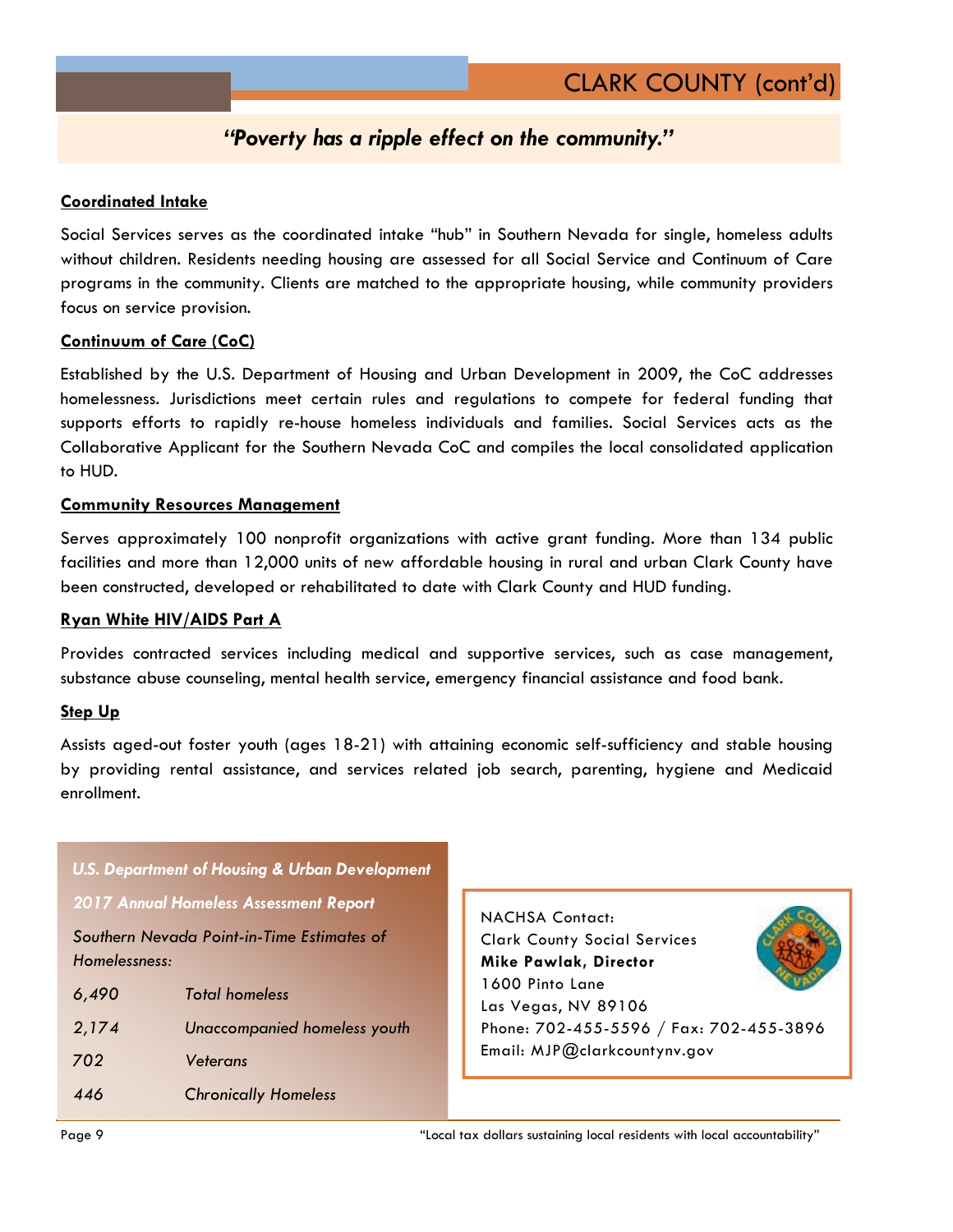# DOUGLAS COUNTY

## **Douglas County Social Services**

### **Case Management**

- Personal Case Planning for stability in every household
- Job readiness and workforce skills development
- Child care, before and after-school care
- Energy Assistance intake site
- Emergency Transportation
- Connections to all services in and around our community
- $\bullet$  Internet and phone available to the public

### **Support Services**

- Information provided about available support and assistance programs in our neighborhood, county, and state
- Accountability of all adult participants
- Education about resources
- Our excellent partnership with the Douglas County Food Closet ensures that no Douglas County resident should ever experience food insecurity
- Division of Welfare and Supportive Services outreach available five days a week

### **Medical Assistance**

- Adult group and long-term care assistance
- ◆ Burial/Cremation
- Funds for counseling and medical treatment for victims of sexual assault and their families
- Medicaid enrollment on site

NACHSA Contact: Douglas County Social Services **Karen Beckerbauer, Manager**  PO Box 218 Minden, NV 89423 Phone: 775-782-9825 / Fax: 775-782-9874 Email: kbeckerbauer@douglasnv.us

**Our Mission Providing support, education and personal** 

> **case planning to promote and encourage self-sufficiency.**

*"As times change, so does our approach to our clients' and community's needs. With a dramatic move away from emergency services, our focus is on building a stronger community, one household at a time. Intensive Case Management services are provided for every financial program offered. This gives us the best return on our investment and allows the best opportunity for success for all of us."* 

"Local tax dollars sustaining local residents with local accountability" Page 10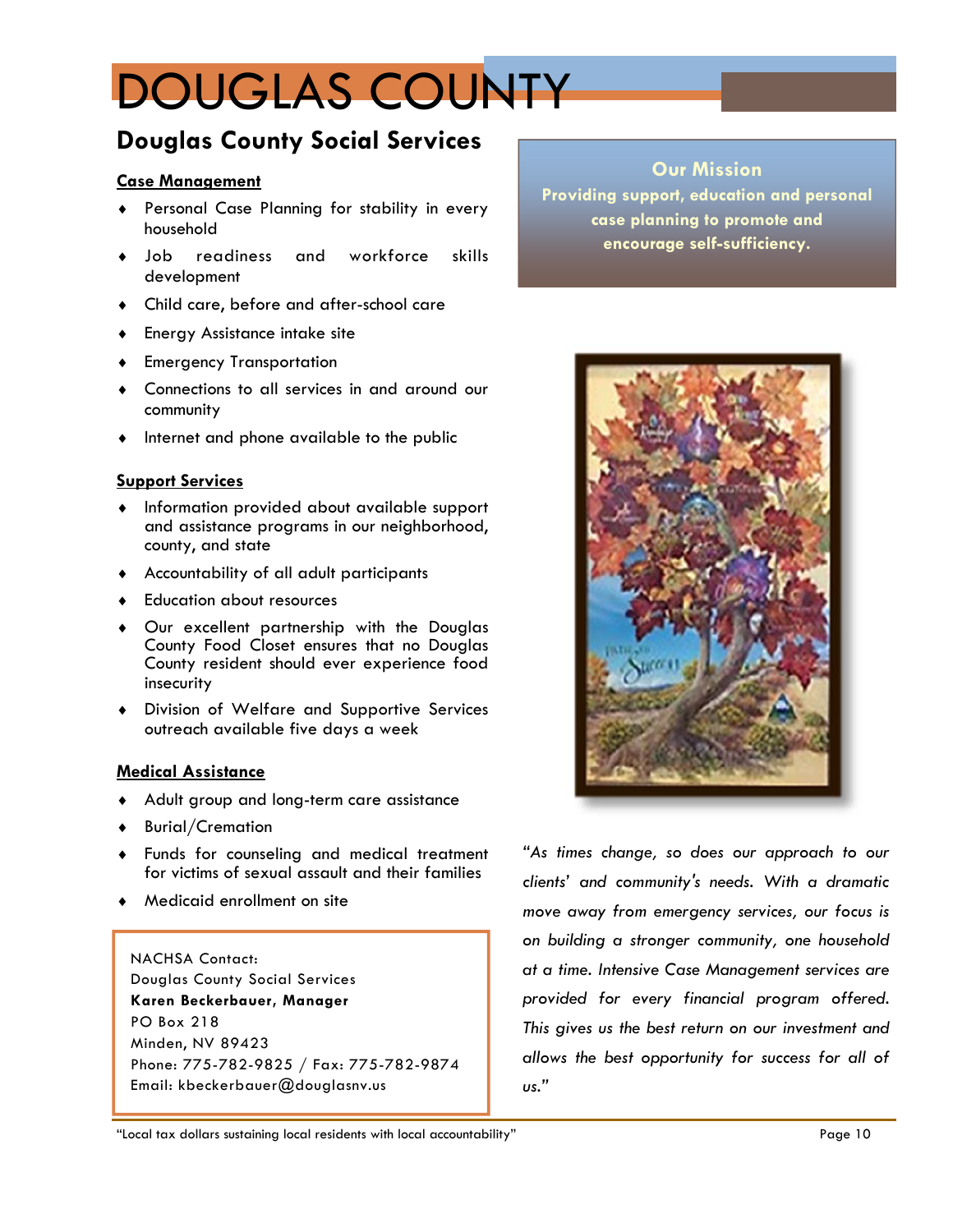

## **Elko County Social Services**

Elko County Social Services is committed to serving individuals and families in need, and strives to make the process as easy as possible.

#### **General/Medical Assistance**

If eligibility and financial guidelines are met, the following services may be provided

- Rental assistance
- Utility assistance
- SAFE & Share programs
- **+** Low Income Housing Energy Assistance
- ◆ Cremation
- **Prescription resources/assistance programs**
- Funds for counseling and medical treatment for victims of sexual assault
- Transportation
- Food Program of Nevada (Jackpot only)
- Referral employment training

These programs also aid eligible individuals, or those who have pending cases with Workers Compensation, State Medicare, or Social Security.

## **Information & Referral**

Through case management, we can direct and make referrals to other community agencies that provide services to needy families and individuals.

NACHSA Contact: Elko County Human Services Department **Amanda Osborne, Administrator**  571 Idaho Street Elko, NV 89801 Phone: 775-738-4375/Fax: 775-738-5984 Email: aosborne@elkocountynv.net

### **Group Care Placements**

Persons in need of greater supervision and care than is available to them in their present independent living arrangement may apply for placement in alternate living facilities. Applicants will be screened by applying Medicare and Medicaid standards to determine the level of care and length of care needed. An applicant may be placed in one of the following types of facilities: Family Group Home or Adult Group Care Home.

#### **Extended Care Facilities**

Elko County provides health care assistance and institutional care for both resident and transient individuals who qualify as medically indigent and who do not have resources of general, state, or community programs for needed health care. Eligibility is based on Department standards.

## **Our Vision**

**Elko County's goal is to eliminate homelessness through interim assistance and provide basic tools which will move low-income individuals and families toward a better quality of life.** 

**Our primary objective is to ensure services are available to eligible low-income families and individuals, and are provided in a timely manner that promotes and encourages self-sufficiency.**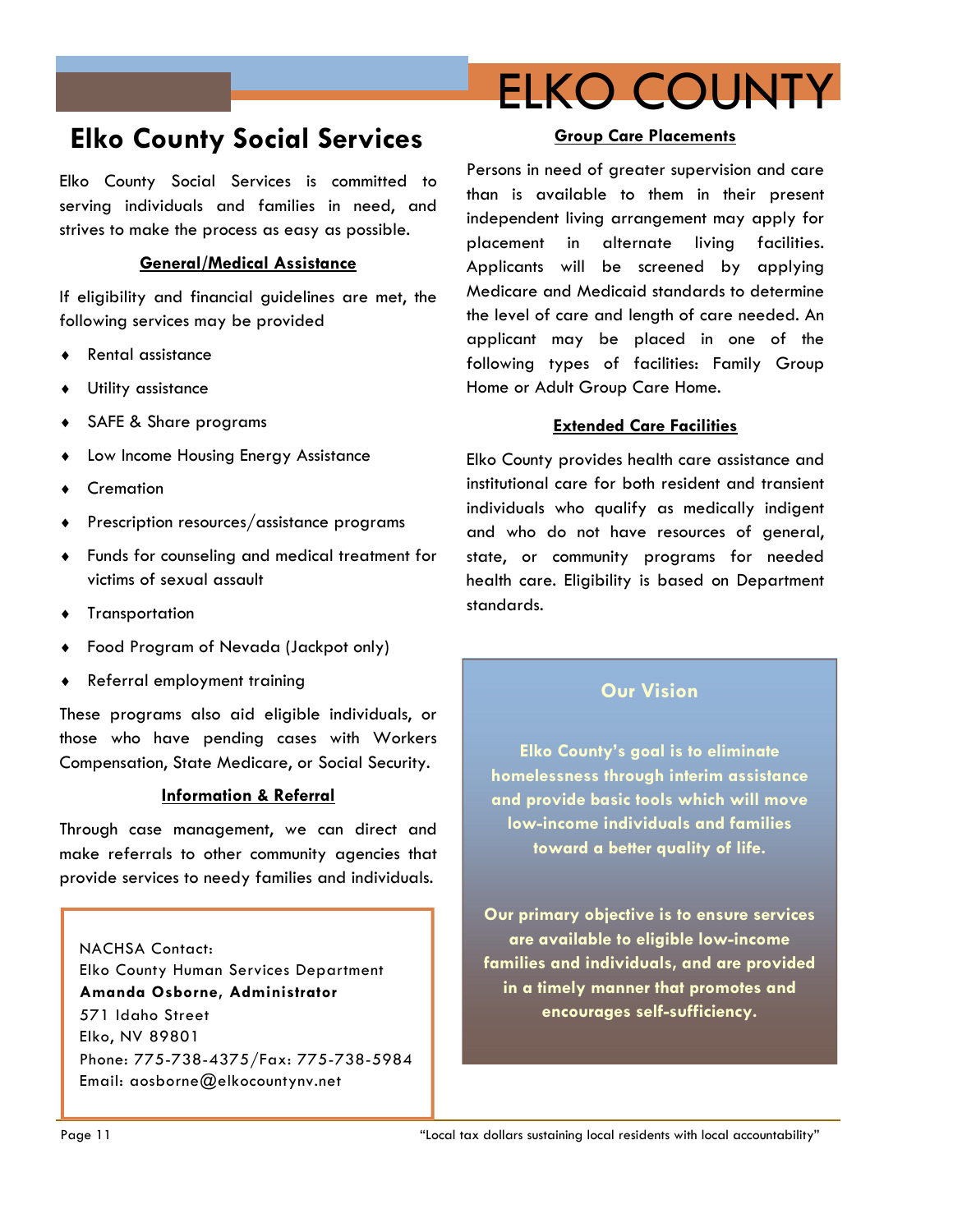# ESMERALDA COUNTY

**Esmeralda County's** population was estimated at 1,187 in 2009. Goldfield, the County Seat, is home to an estimated 441 residents, the most populated town in the County (US Census Bureau).

The County's per capita income in 2006 was \$18,971.

15.3 percent of the total population and 7.5 percent of all families live **below** poverty level

- 9.7 percent are under 18 years of age
- 11.4 percent are 65 or older

NACHSA Contact: Esmeralda County **Lacinda Elgan, Clerk-Treasurer**  PO Box 547 Goldfield, NV 89013 Phone: 775-485-6309/Fax: 775-485-6376 Email: celgan@citlink.net

# EUREKA COUNTY

Mining built the community of Eureka in the late 1800s and mining today is still the major economic activity in **Eureka County**. In 1998, 84 percent of all jobs were in the mining industry. However, according to a study by the Center of Economic Development at the University of Nevada, Reno, mining production is expected to decrease 100 percent by 2018 unless new reserves are discovered.

NACHSA Contact: Eureka County Social Services **Millie Oram, Coordinator**  PO Box 241 Eureka, NV 89316 Phone: 775-237-5597/Fax: 775-237-6024 Email: moram@eurekacounty.gov

## **Senior Services**

- Transportation
- Meals
	- Center-based & Home-bound
- Housekeeping
- Food Pantry
- Referral Services
	- Low Income Energy Assistance; USDA and Medicare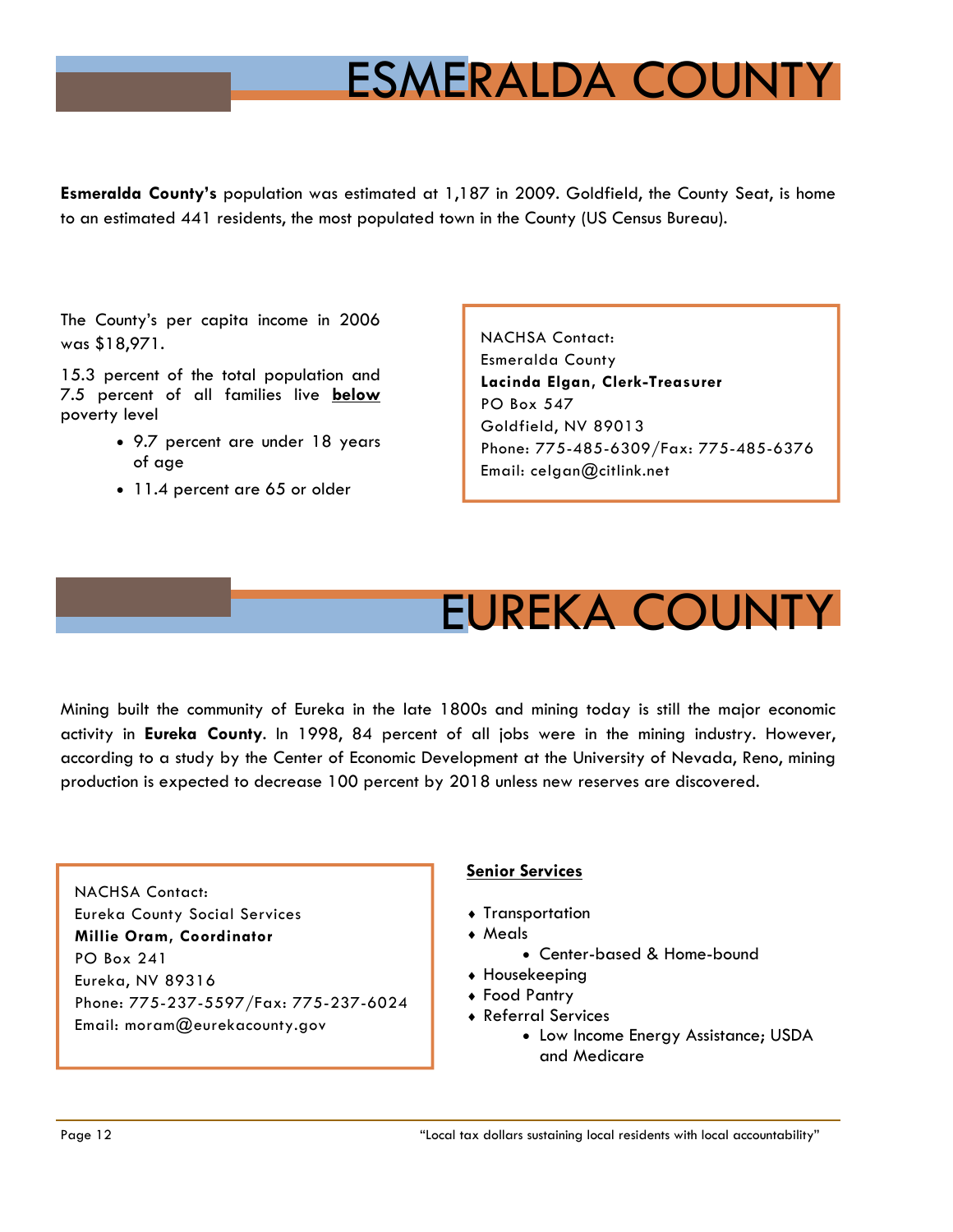# HUMBOLDT COUNTY

Like many of our neighboring communities, Humboldt County residents live in a "boom and bust" economy based on the mining industry. During lean times, Human Services assists in bridging the gaps to prevent homelessness by providing temporary services and referrals.

## **Services for qualifying residents include**

- Utility bill assistance NV Energy's SAFE Program, Southwest Gas' SHARE Program, Harney Electric
- **+** Prescription assistance
- Short-term rental assistance
- Burial/cremation assistance
- ◆ Firewood/propane voucher
- Laundry voucher
- Adult group care and long-term facilities

## **Transient services offered**

- Emergency shelter assistance motel voucher
- ◆ Gasoline voucher

## "Giving a Hand Up Not a Hand Out"

NACHSA Contact: Humboldt County Human Services **Niki Linn, Coordinator**  801 Fairgrounds Road Winnemucca, NV 89445 Phone: 775- 623-6342 / Fax 775-623-6488 Email: Niki.linn@hcnv.us

*There are many other community service agencies in Humboldt County and we strive to work together for the best possible outcome for those we serve. Some of our partner agencies include:* 

- *Family Support Center ~ counseling, parenting classes, wellness counseling*
- *Frontier Community Action Agency ~ housing, TEFAP Commodities, grief support groups*
- *JobConnect ~ Employment training, job search, MSHA training, resume building*
- *Vocational Rehab*
- *Humboldt General Hospital ~ Social Worker and Case Manager coordination*
- *Division of Child & Family Services and Differential Response*
- *Winnemucca Rural Clinic*
- *Law Enforcement / First Responders*

*Humboldt County Human Services also works closely with the Specialty Courts to prevent homelessness when it is necessary for a participant to change his/her living situation.* 

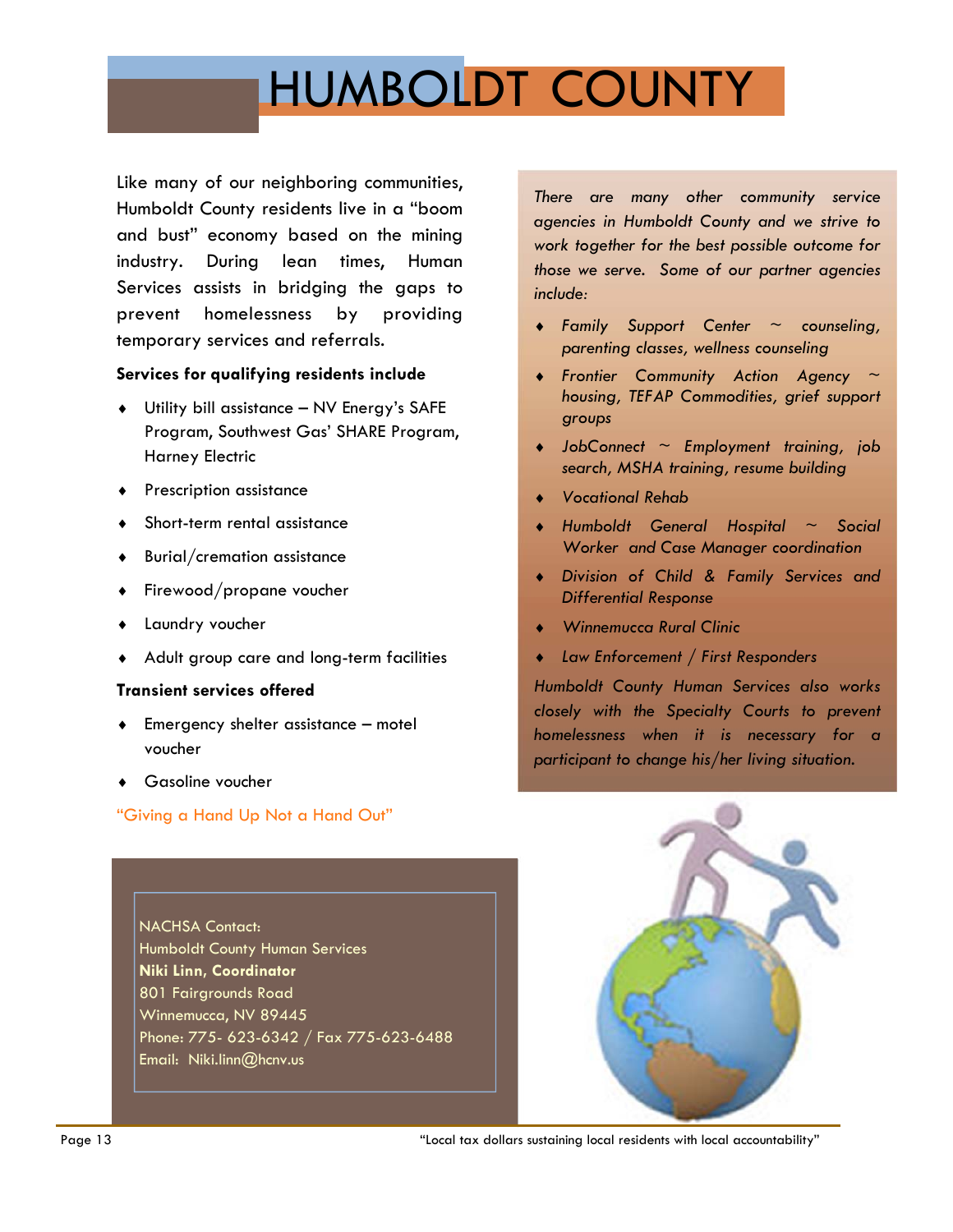# LANDER COUNTY

## **The Heart and Soul of Lander County Social Services**

"We supply health and safety to our families in need… elderly as well as young families. We live in such a boom and bust economy when the mines have jobs, people are doing okay; during a bust, there are no services available."

"One advantage to living in a rural county is that people in need can get immediate access to someone that can help – they can talk to a real person, and they don't have to wait."

## **Services**

- Indigent medical assistance
- Burials
- Long-term care
- Emergency services (food, shelter, transportation)
- Utility assistance
- Referral services (assistance with accessing Medicaid, CHIPS, housing trust funds, energy assistance, out-of-county services)
- Senior support services
- Youth support services

## **Special Features of Lander County Social Services**

- The "Department" is a one-person staff that administers programs, manages budgets, and develops additional resources in order to fill gaps and ensure that services are available to county residents in need.
- Partnerships with the community (employers, human service agencies, churches, service organizations, Family Resource Center, Sierra Pacific Power Company, and others) are critical to making it all work.
- **Lander County Social Services** was instrumental in getting an eight-unit housing complex for seniors with disabilities built with business and industry funds, which is now fully occupied.

NACHSA Contact: Lander County Department of Social **Services Sandi Smith, Director**  365 E. 4th Street Battle Mountain, NV 89820 Phone: 775-635-2503/Fax: 775-635-3116 Email: lcss@att.net

## **Biggest Challenges**

- Lack of affordable housing
- Sustaining grant-funded programs
- Keeping qualified staff for grant-funded programs; sustainability
- **Access to specialty care**



"Local tax dollars sustaining local residents with local accountability" Page 14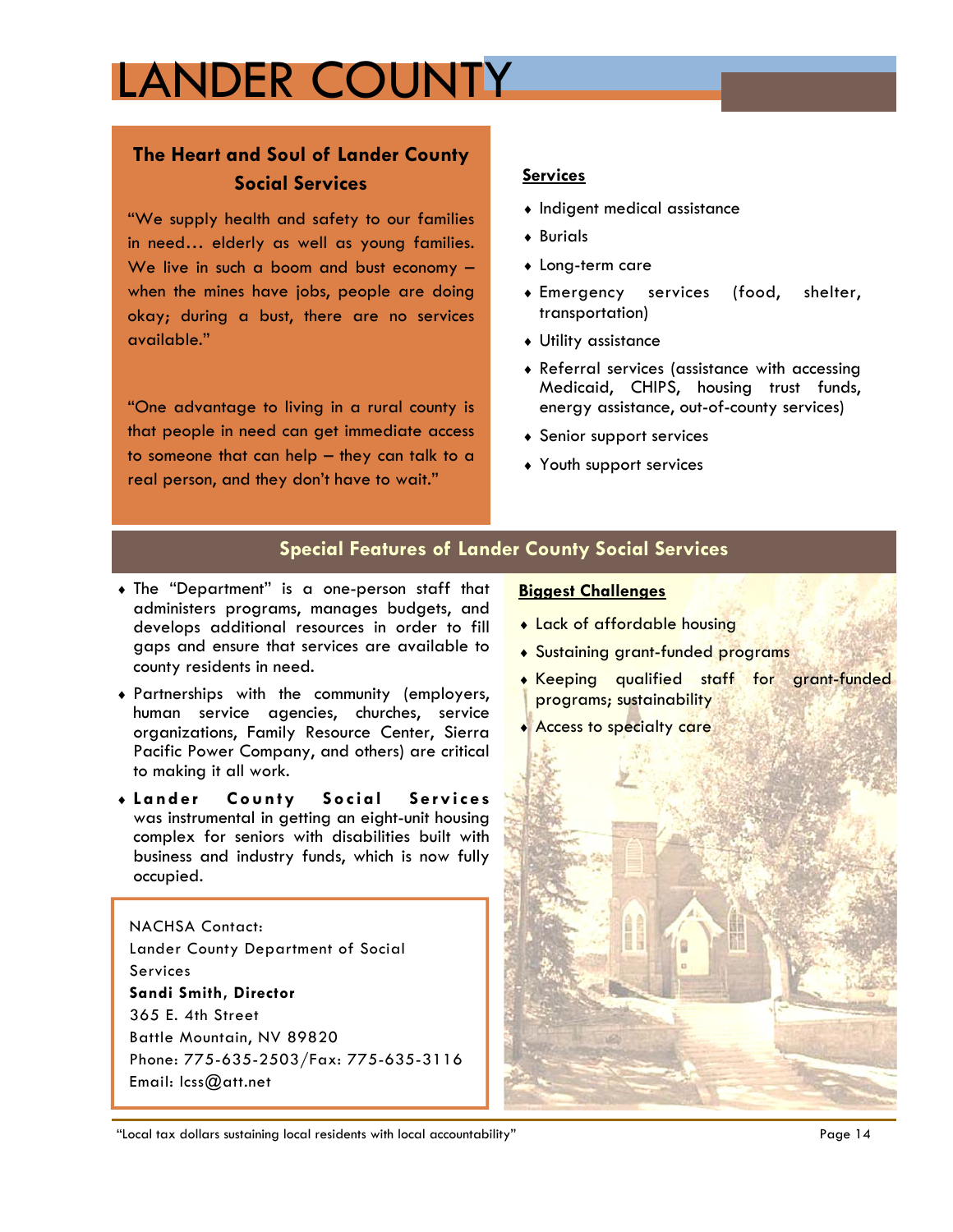

## **Services**

- Senior services
- Mobile Pantries
- Food bank for residents
- Transportation assistance
- Emergency medical care
- Long-term care
- Domestic violence services (in partnership with Eureka and White Pine counties)

"**Lincoln County Human Services** has forged a close partnership with other county departments such as emergency management and public works – which helps the County develop innovative solutions for community problems that go way beyond traditional social services."

"We are able to work together. Instead of throwing someone in jail, the Sheriff's office calls us. We don't leave people by the wayside; we're still a village. We make sure people are safe; we take care of everything that we're supposed to."

### **Issues**

With anticipated rapid changes resulting from housing developments expanding into Lincoln County from Clark County, the building of a power plant, and the *2004 BLM Land Act*, the county will be facing large increases in population and potential changes in lifestyle in the next two decades.

NACHSA Contact: Lincoln County Human Services **Toni Acuff, Human Services Director**  PO Box 508 Panaca, NV 89042-0508 Phone: 775-962-8084/Fax: 775-728-4297 Email: Humanservices@lincolnnvcom

- Lincoln County has a high incidence of cancer, as a result of its location downwind from the Nevada test site.
- Because there is no Nevada State Welfare Office in Lincoln County, residents have to travel to Ely or Las Vegas for food stamps and cash assistance. There is also no bus system in the county.
- The county's funding for long-term care usually runs out before the end of the fiscal year, so churches and volunteer organizations step in to fill the gap. This often means that the only option for residents in need of long-term care is to leave the county in order to access it.
- The financial quality of life is perceived as weak and many low income residents struggle for necessities. The highest areas of concern for the community are access to health care, affordable housing, substance abuse, and employment training.
- A 2004 needs assessment survey conducted by the University of Nevada Cooperative Extension Program in Lincoln County identified jobs and stable income as the strongest need for the community.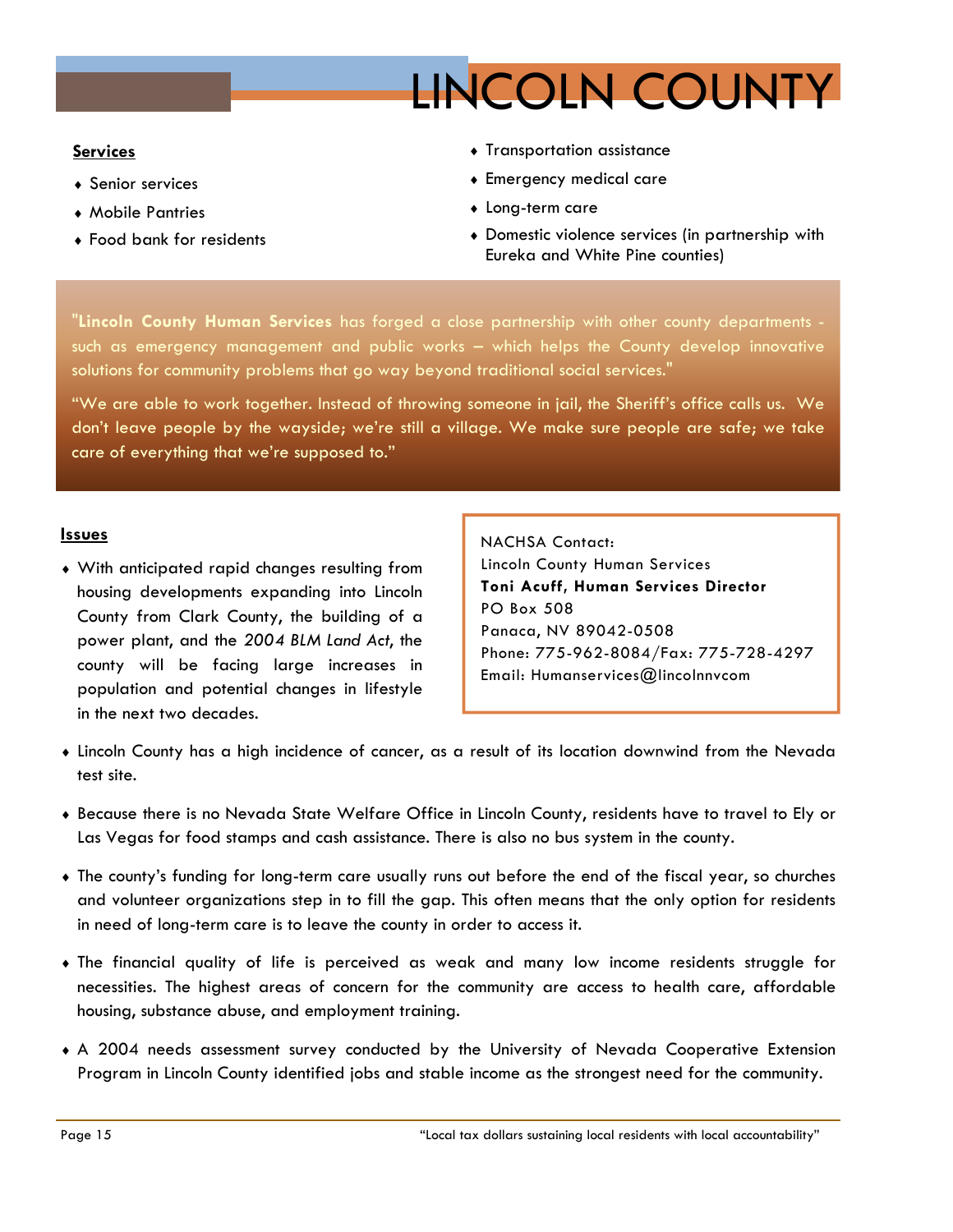# LYON COUNTY

**Lyon County Human Services'** primary responsibility is to provide for the human service needs of the county's residents - especially those most at risk.

The mission of the Lyon County Human Services Department is to enhance the well-being of individuals and families across the lifespan.

- Lyon County is experiencing a boom in the housing market. Recent rental increases of 31% have resulted in increased evictions and challenges for harder to house individuals.
- Employers are utilizing staffing agencies to fill their employment needs, therefore employees are not being offered employer provided benefits, are making lower wages, and no longer qualify for state benefit assistance.
- Services for children with special needs are becoming more difficult to access and maintain due to lack of transportation, pay source, and other system barriers.
- With the increase in grandparents raising grandchildren, additional resources are necessary to support the new responsibilities of these grandparents. This also reflects the parents' need for help.
- More individuals are presenting with complex behavioral health needs. The lack of local service provider capacity creates a greater challenge for providing effective case management services.
- Lyon County has seen an increase in the number of individuals entering into retirement early due to the Great Recession. These seniors, living on a fixed income, are now seeking services as the cost of living continues to increase.

*"I have been holding onto the hope that my daughter would get it together. However I have fully accepted that I will be raising my grandchild. I am grateful for the support of the community, Lyon County Human Services, and my friends."*

NACHSA Contact: Lyon County Human Services **Edrie LaVoie, Director**  620 Lake Avenue Silver Springs, NV 89429 Phone: 775-577-5009/Fax: 775-577-5093 Email: elavoie@lyon-county.org

- On a national level, the average life expectancy is higher than any other period in history. Lyon County is seeing this trend on a local level with more seniors reaching their 90s and expecting to reach their 100s. With longer lives, there has been an increased need for services that provide seniors the opportunity to live independently.
- The baby boomer generation of seniors are aging differently than their older predecessors, with an increased number of young seniors being caregivers for their parents and other relatives. These seniors are seeking assistance with respite care and additional financial supports.

## **ADMINISTRATIVE SERVICES**

- Facilitation and coordination of department **logistics**, including administrative staff, grants and fiscal management, vehicles, facilities, IT, personnel, and resources
- Oversight of the **Family Resource Center**  that provides information and referrals to case management for families in need of assistance in accessing services and programs that will strengthen and support the family

"Local tax dollars sustaining local residents with local accountability" Page 16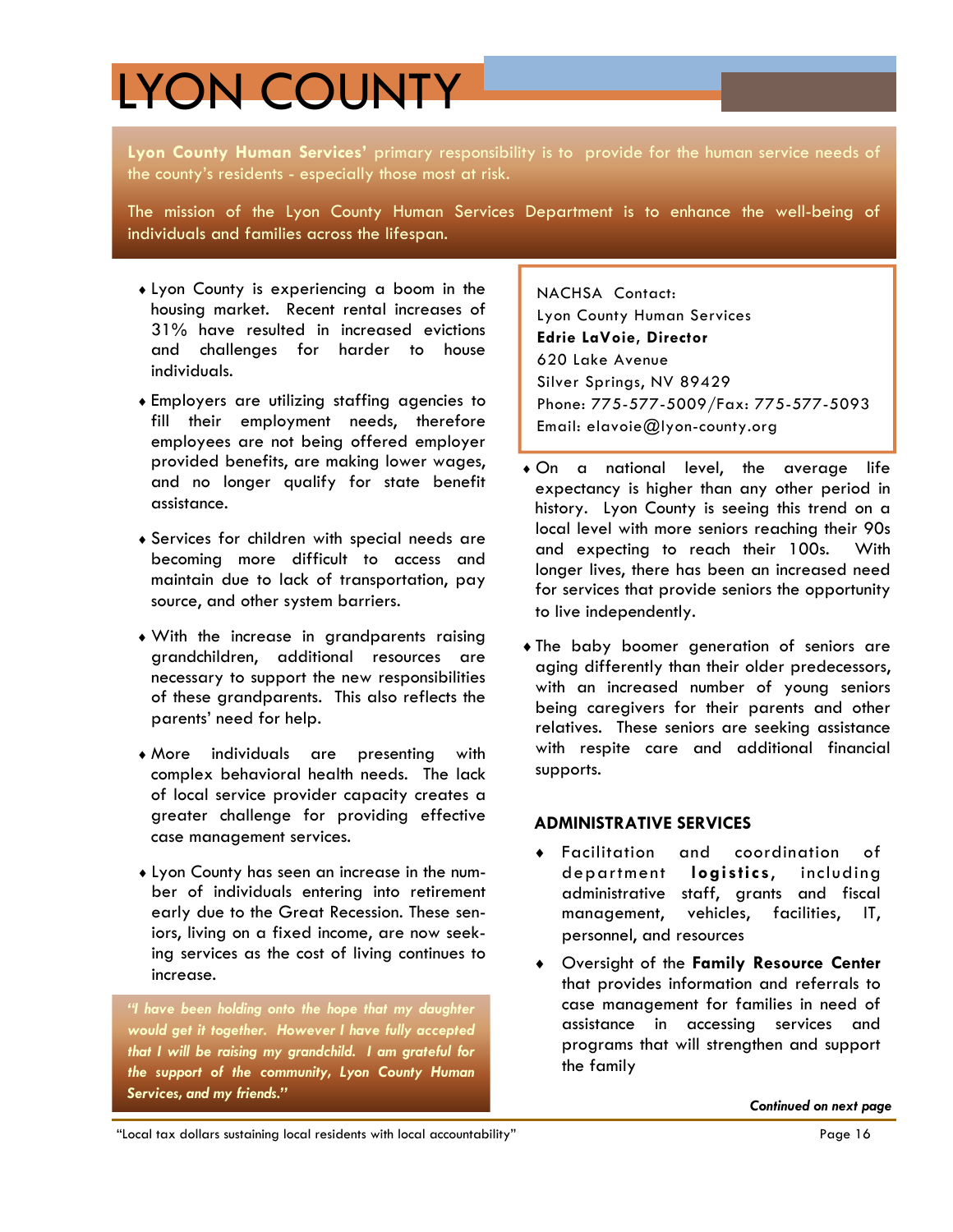## **CHILDREN'S SERVICES**

- **Women, Infants, and Children (WIC)**  Breast feeding support, supplemental nutritious foods, and nutrition education
- **Differential Response** is a partnership with Division of Child and Family Services to help at-risk families access services
- **Family Support Program** works with families and service providers to promote and provide support for families who are in need of assistance
- **Nevada Home Visiting** provides home visits to support positive parenting, develop nurturing homes, and promote healthy child development
- **Parenting Classes**, include Parent Project, which is a 10-week parenting skills program specifically designed for parents with strong-willed or out-of-control children
- **Cribs for Kids and Car Seat Program** provides child safety, education, and resources to parents
- **ASQ/ASQ-SE** is a developmental and social emotional screening for young children

## **SENIOR SERVICES**

- Four Lyon County **Senior Centers** provide on-site dining and home-delivered meals, volunteer opportunities, and social and recreational activities
- **Transportation** access to the senior centers, personal errands, shopping, and medical appointments
- **Health and Wellness** events offer seniors educational opportunities related to healthy living
- **Extended Care** provides financial assistance for individuals without adequate resources who require alternate living arrangements
- **Independent Living Program** assists older adults to remain living independently through case management services that identify needs and assist with accessing and coordinating services
- **Aging and Disability Resource Center** provides advocacy and options counseling and assistance for seniors and individuals with disabilities

## **ADULT SERVICES**

- **Emergency Services** conducts intake and eligibility determination for individuals seeking emergency assistance in meeting basic needs
- **Housing Program** provides a statewide Coordinated Entry and case management service for housing search, placement, and stabilization services
- The **Employment Program** is a six series, interactive program focused on securing and retaining employment
- The **Literacy Program** offers financial literacy assistance to educate and assist with income and expense review, budget development, and monitoring
- **Health Care Assistance Program** provides financial assistance for burial/cremation and other eligible medical services for indigent individuals
- **Forensic Assessment Services Triage Team (FASTT)** is a multi-disciplinary approach that assists incarcerated individuals in developing a post release plan that will connect them to resources and services
- **The Mobile Outreach Safety Team** (**MOST)** program diverts individuals experiencing a behavioral health crisis away from the criminal justice system and hospital emergency rooms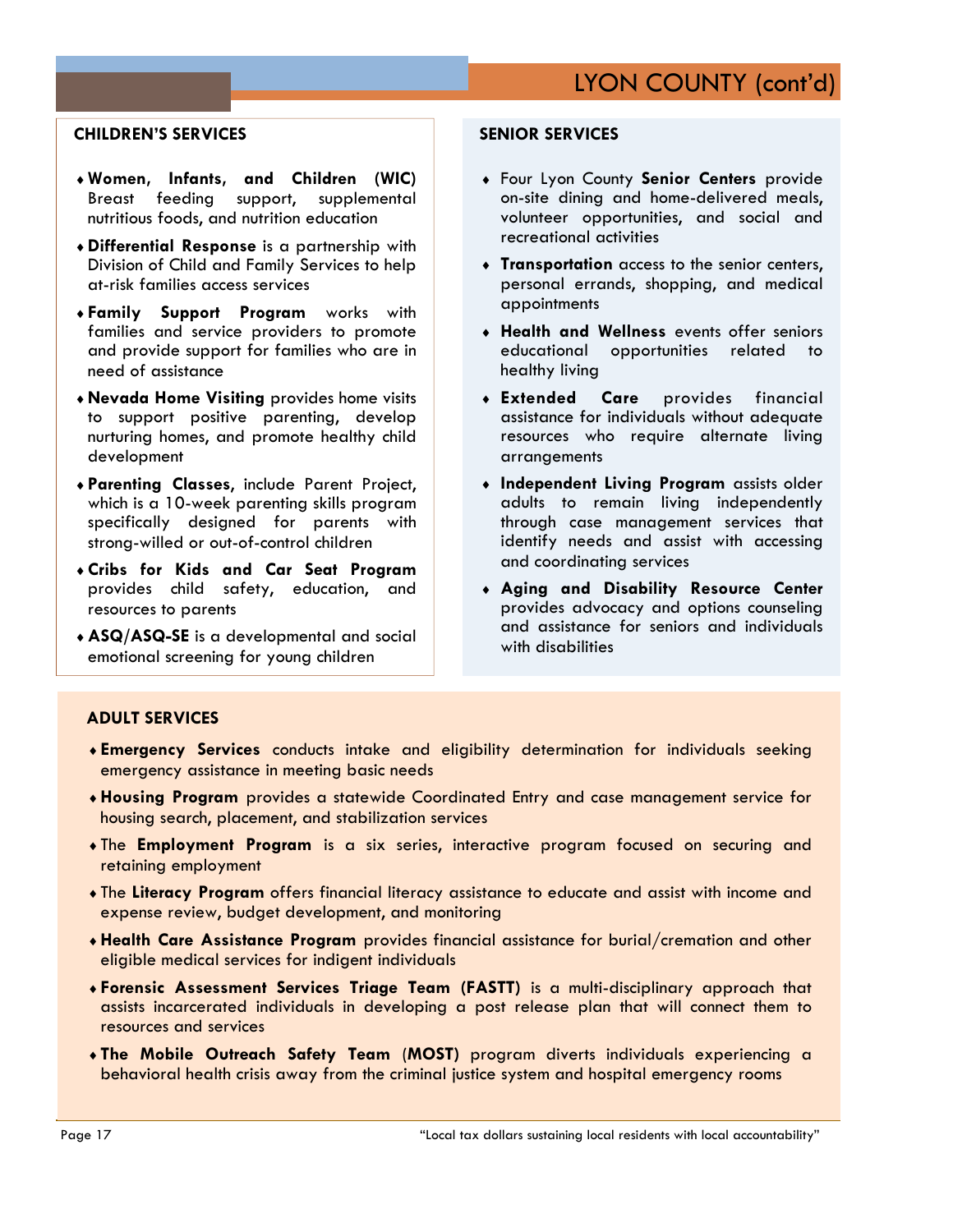# MINERAL COUNTY



**Mineral County** works hand in hand with Consolidated Agencies of Human Services (CAHS), a non-profit community action agency, to serve low-income residents. This partnership is unique in Nevada, where a community-based organization functions as a county welfare office. Together, they ensure that the following services are available:

- Referrals to appropriate service providers
- Rental assistance
- Utility assistance
- Emergency shelter
- Emergency meals
- Food pantry
- Food commodities
- Emergency transportation assistance
- Limited education assistance
- Medical and prescription assistance
- Indigent cremation
- Clothing program
- Case management
- Assistance in applying for State and Federal programs

NACHSA Contact: Mineral County Social Services **Chris Nepper, Clerk-Treasurer**  PO Box 1450 Hawthorne, NV 89415 Phone: 775-945-2446 / Fax: 775-945- 0706 Email: clerk-treasurer@mineralcountynv.org

CAHS Contact: Carla Hemmer, Executive Director PO Box 331 Hawthorne, NV 89415 Phone: 775-945-2471/Fax: 775-945-2499 Email: cahsnv@sbcglobal.net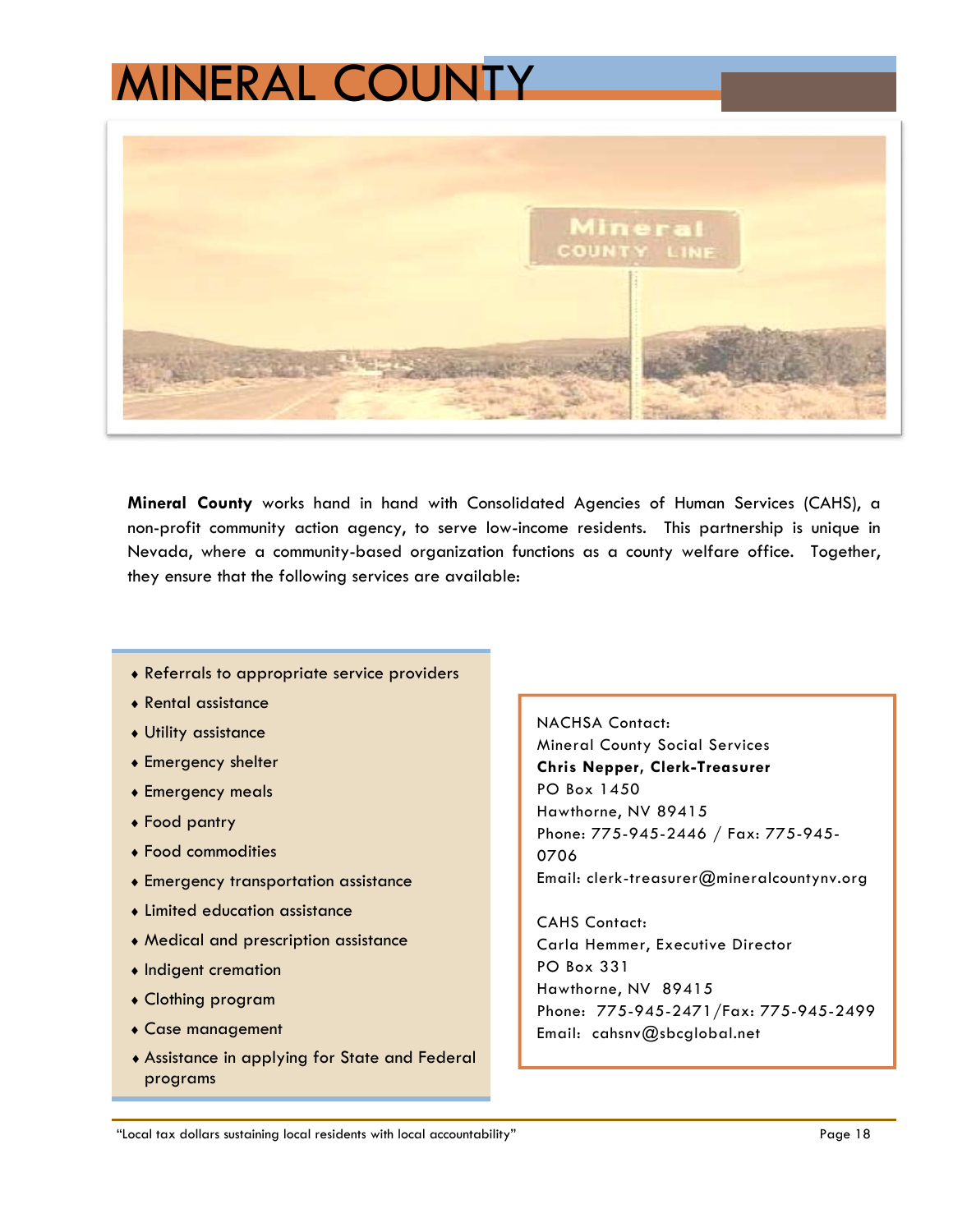# NYE COUNTY

**Nye County Health and Human Services'** mission is to serve the taxpayers and citizens of Nye County by providing accountable, responsible, and responsive programs, services, and referrals that promote the self-sufficiency of qualifying indigent persons through assistance with medical and other emergency needs as set forth in the Nevada Revised Statutes and County Guidelines.

### **Our services may include**

- Emergency assistance with rent, utilities, dental, and prescription
- Medical Indigent Assistance
- Transportation and food assistance, including for eligible HIV/AIDS clients
- Women, Infants, and Children (WIC)
- Public Guardian
- Susan G. Komen assistance for diagnostic tests, transportation, lodging, and/or food associated with breast cancer detection and treatment
- Indigent Burial/Cremation
- Long Term Care and Group Home Assistance
- Sexual Assault Victim's assistance, including information and referrals to various other programs
- Nye County, in partnership with National Association of Counties (NACO), offers free prescription discount cards to all county residents
- Nye County, in partnership with NACO, has joined with Careington International Corporation to offer a comprehensive dental discount program at special reduced rates

#### **Special Features**

- Two offices 170 miles apart, one in Pahrump, and one in Tonopah
- Twelve-person customer service oriented staff
- Active collaboration and referral relationships with other state, county, and community-based programs
- Public Transportation now available in Pahrump for local and Las Vegas trips

#### **Greatest Needs**

Oral health care for low-income patients

"Nye County is the third largest county in the continental United States, geographically speaking. This means that County residents are very spread out, so we make sure we can offer services anywhere whether it is food, medication, rent/utility assistance, or childcare. We bring applications to homebound residents, and assist them with the completion of these applications.

## **Challenges**

- High influx of welfare recipients from other states
- Seasonal population spikes "snowbirds"
- Growing need for assisted living services

NACHSA Contact: Nye County Health and Human Services **Karyn Smith, Director**  1981 E. Calvada Blvd. N., Suite 120 Pahrump, NV 89048 Phone: 775-751-7095/Fax: 775-751-4284 Email: ksmith@co.nye.nv.us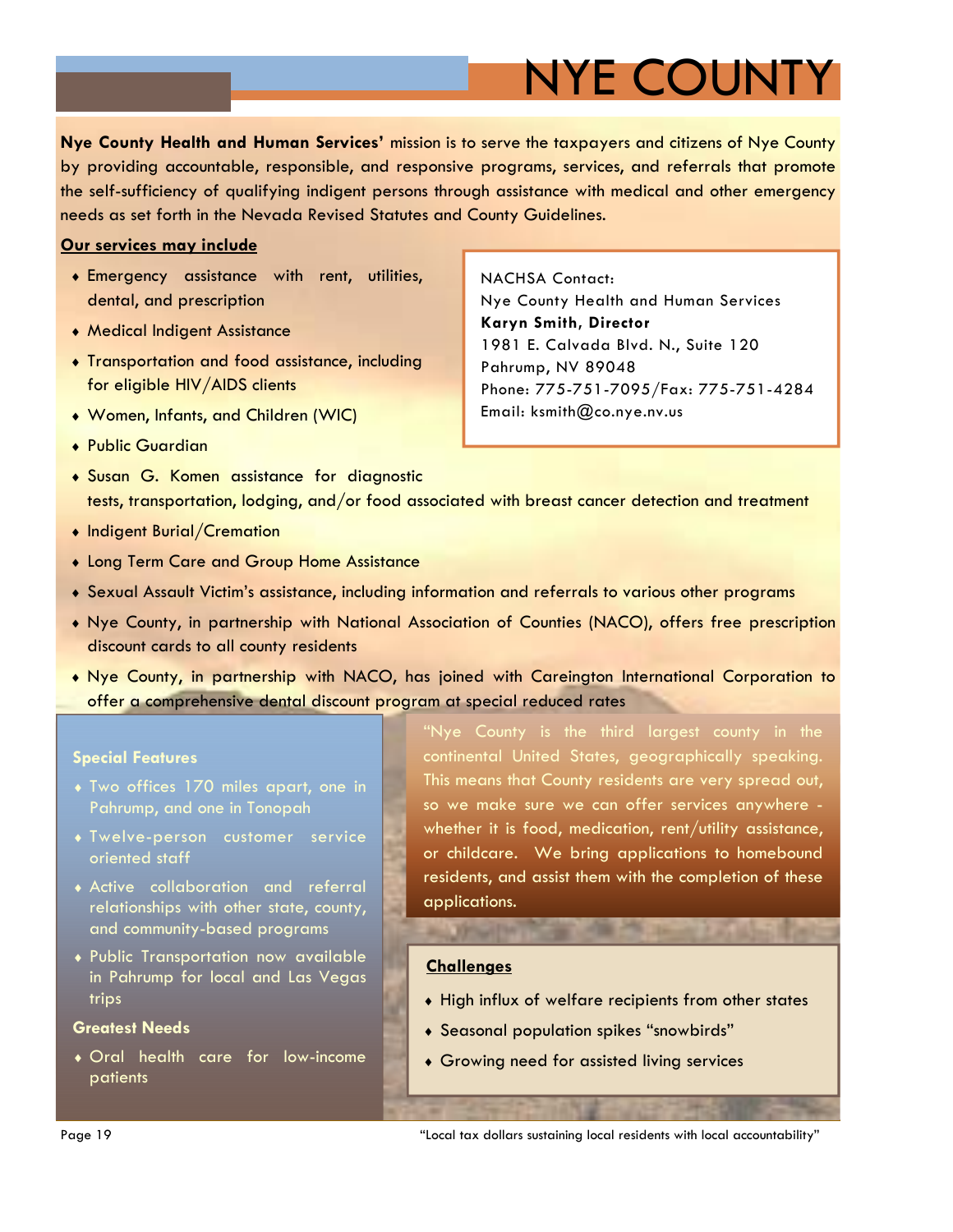# PERSHING COUNTY

**A strong partnership exists between the county and community service organizations, this forms the safety net for members of Nevada's smaller communities.**

NACHSA Contact: Pershing County **Lacey Donaldson, Clerk-Treasurer**  PO Box 820 Lovelock, NV 89419 Phone: 775-273-2208/Fax: 775-273-3015 Email: ldonaldson@pershingcounty.net **Barrie Medeiros, Indigent Services**  Email: bmedeiros@pershingcounty.net

# STOREY COUNTY

**Storey County** is run by a small county government, and therefore, each department provides multiple services. By sharing areas of responsibility, we are able to provide efficient, streamlined services.

NACHSA Contact: Storey County **Holli Kiechler, Administrator**  PO Box 176 Virginia City, NV 89440 Phone: 775-847-0968/Fax: 775-847-0949 Email: hkiechler@storeycounty.org

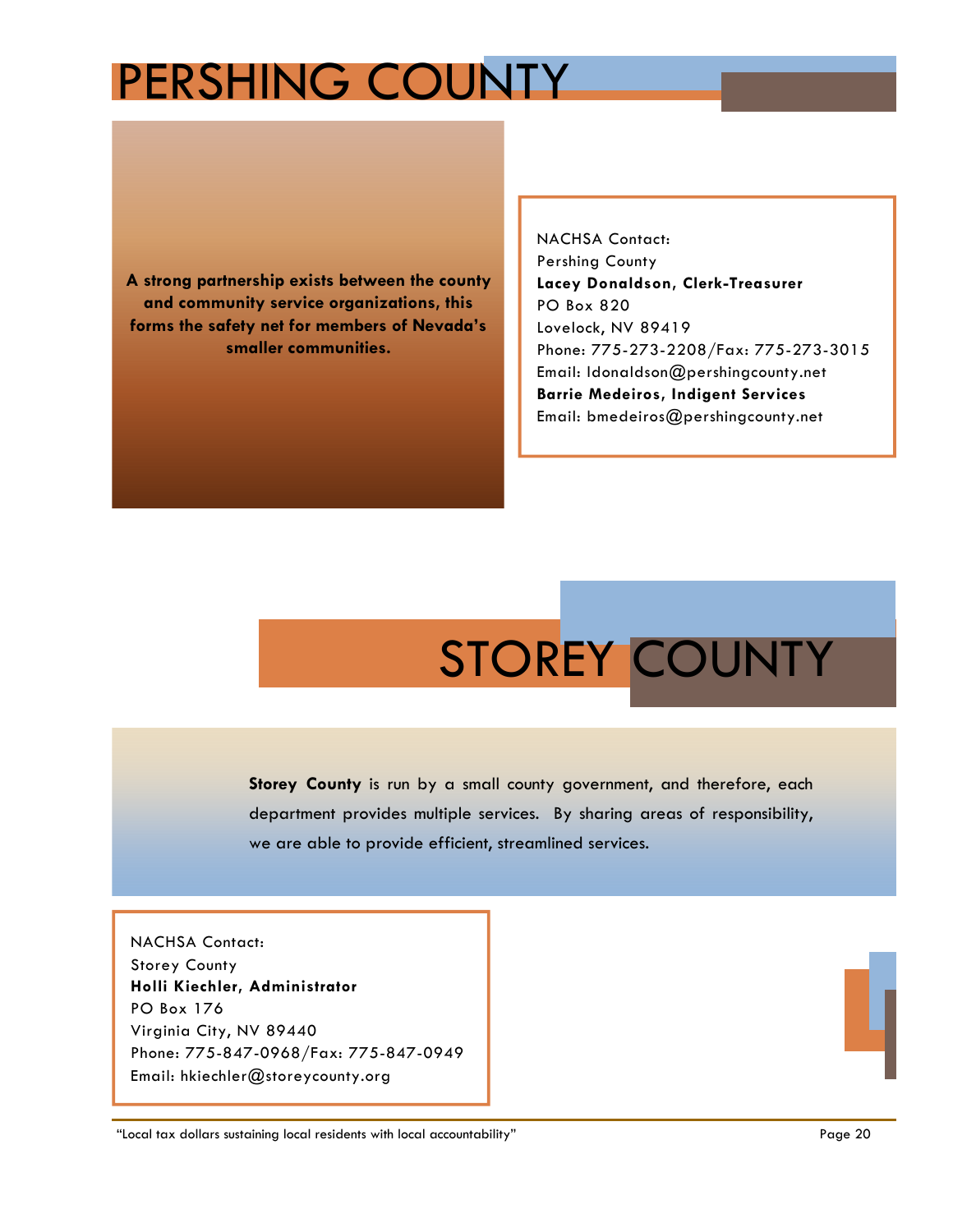# WASHOE COUNTY

The mission of **Washoe County Human Services Agency** is to promote the health, safety and well-being of children, adults and seniors who are vulnerable to abuse, neglect and exploitation.

We provide an array of protective and supportive services to families and individuals to enhance their quality of life by ensuring they are optimizing their self-sufficiency, as we strive to have a strengthened, safe, and thriving community.



Washoe County's Human Services Agency (HSA) is comprised of three divisions: Children's Services, Adult Services, and Senior Services, all with a common mission to assist the county's most vulnerable populations throughout their lifespan.

Whether the need be shelter, nutrition, case management, medical, legal, counseling or other supportive services, HSA aims to provide a continuum of care for those in need.

NACHSA Contact: Washoe County Human Services Agency **Amber Howell, Director**  PO Box 11130 Reno, NV 89501 Phone: 775 328-2778/Fax: 784-7339 Email: ahowell@washoecounty.us

## **Children's Services Washoe County Human Services (HSA) encompasses the following programs**

- Child Protection
- Foster Care
- Adoption
- Child Care & Early Childhood Services
- Independent Living
- Clinical Services

## **Adult Services**

- Crossroads
- Sober 24
- Nursing Home Services
- Adult Group Care
- Burial & Cremation Services
- Homeless Support
- Extended Care Facility Services
- Case Management

## **Senior Services**

- Senior Centers
- Adult Day Health
- Nutrition
- Case Management
- Representative Payee & Homemaker Services
- Senior Ambassador Program Services
- Volunteer Program Partnerships
- Legal Services
- Mental Health Support

*Continued on next page*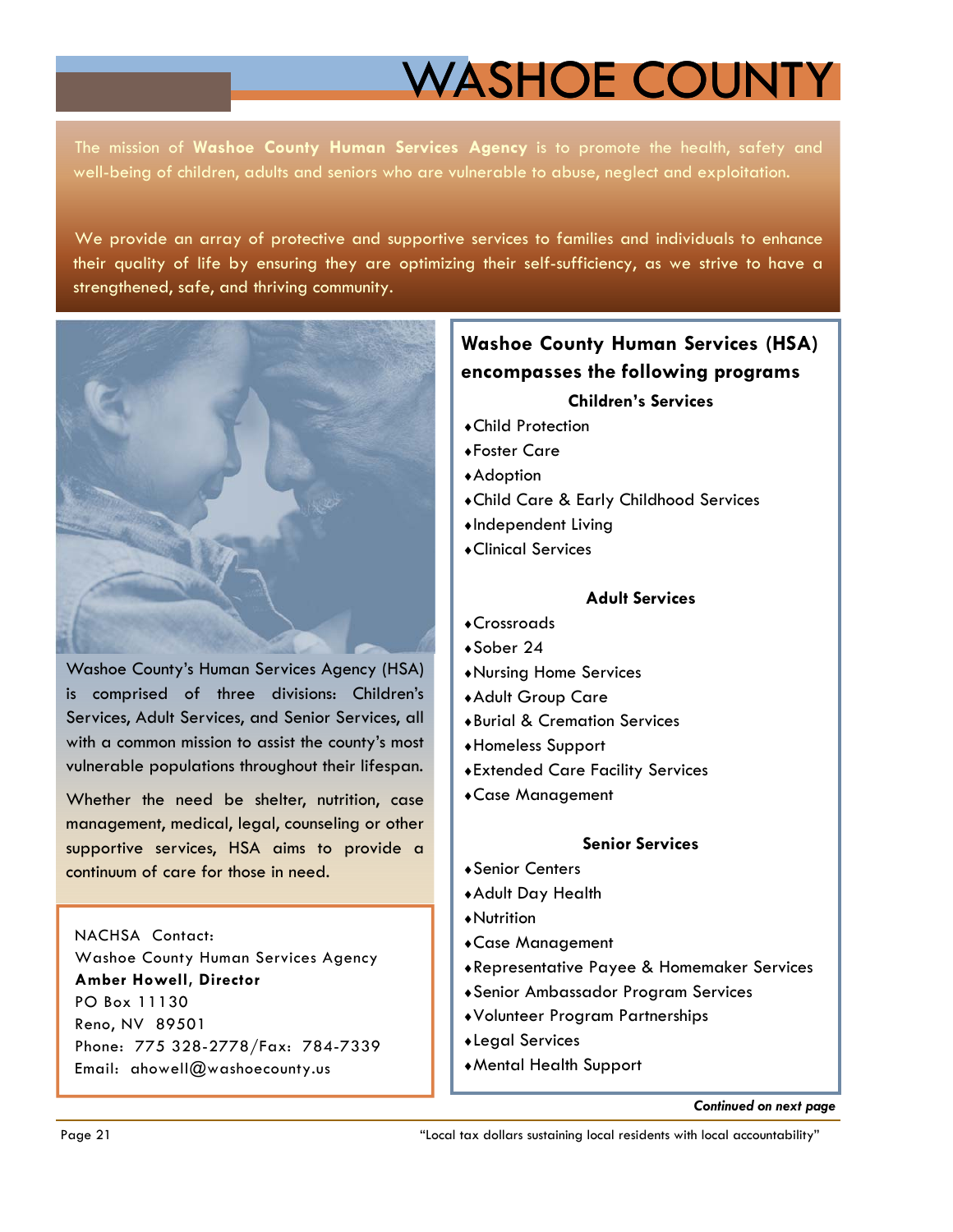*"HSA places people as their top priority, regardless of age! The strength of our Agency lies in its capacity to recognize the link between individuals and families and identifying their needs as a whole, rather than as separate entities. We constantly focus on streamlining invaluable services, to build healthy families and a safe place the population we serve on a path toward a healthy, stable future."* 

#### **Achievements and Successes**

- Continuity between divisions to reduce barriers for those trying to access services.
- Opening of the Children's Services Family Engagement Center. The Center is a multi-use facility aimed to help reunify children with their parents by offering a positive environment that is conducive to their visitation needs.
- **Increase in Adoptions**
- Expansion of the Crossroads program with the implementation of the Hope House. Crossroads provides a tiered housing approach that identifies, intervenes and stabilizes high complex homeless clients through cooperation with various community partners.
- Served more than 400,000 meals to seniors at our congregate meal site and Meals on Wheels Home Delivery Program in the last year.



#### **Challenge Trends**

- County demands due to rapid rise in population
- Need of quality foster parents
- Growing need for affordable housing
- Needs for increasing senior population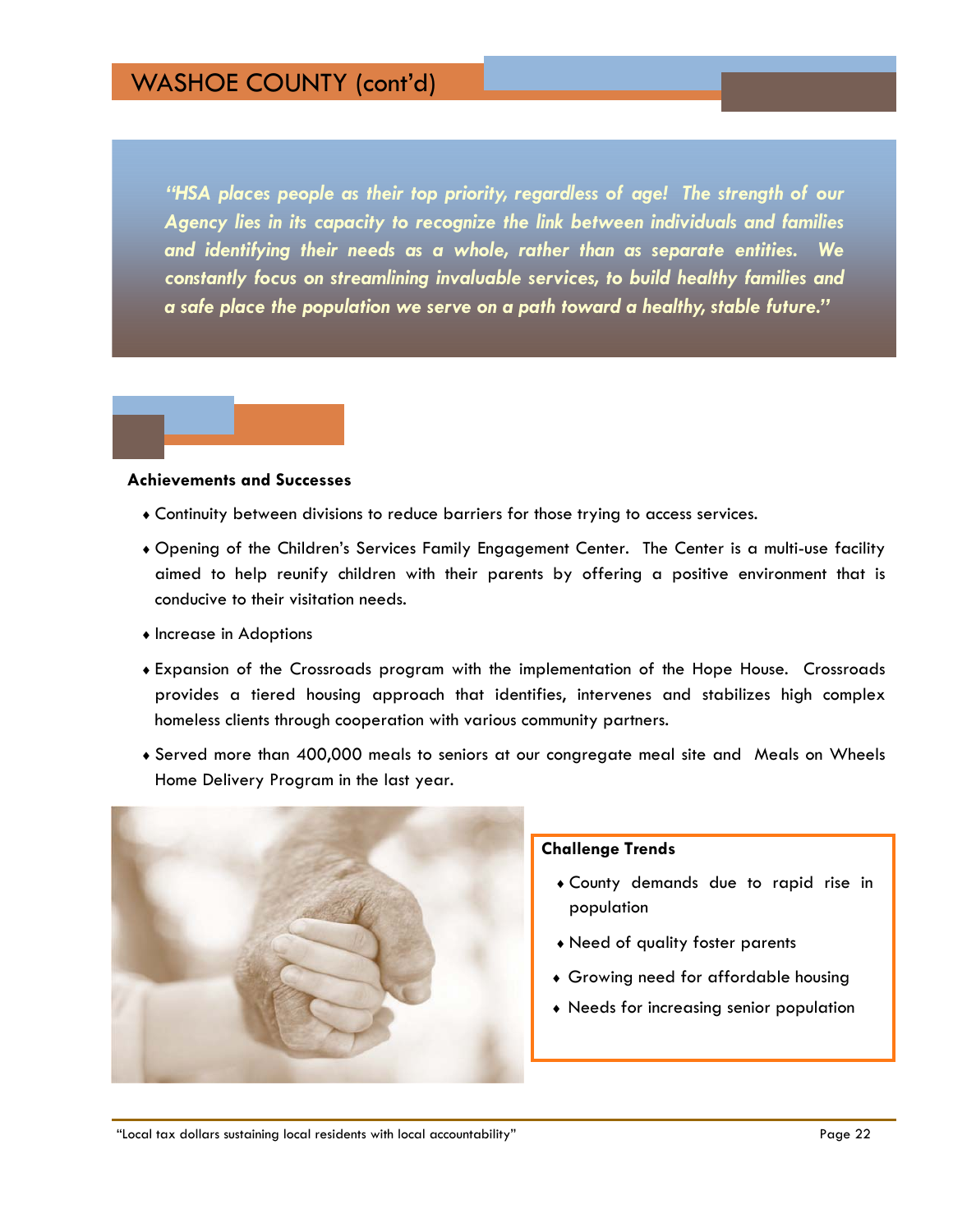# WHITE PINE COUNTY

### **MISSION**

The Department of Social Services provides financial assistance and support services to eligible persons residing in White Pine County while encouraging their independence and self-sufficiency.

NACHSA Contact: White Pine County Social Services **Desiree Barnson, Director**  297 11th Street East, Suite 7 Ely, NV 89301 Phone: 775-293-6528/Fax: 775-289-2405 Email: dbarnson@whitepinecountynv.gov

### **OVERVIEW**

**White Pine County Social Services** is mandated by Federal and State legislation to assist and care for any person residing in White Pine County who is in need of public assistance, medical assistance, and various other types of social services, provided eligibility for those services have been ascertained and verified.

The office and staff are responsible for medical assistance eligibility and deal with highly complex and time consuming eligibility determinations.

Services are currently provided to county residents through the office in Ely, Nevada. Staff provides outreach to the elderly and individuals with disabilities by going to their residence to assist with the completion of applications.





the objective of self-sufficiency. One size doesn't fit all, so policy needs to be flexible enough to fit community-specific needs, and designed with confidence in each county's ability to effectively manage its own programs."

#### *Continued on next page*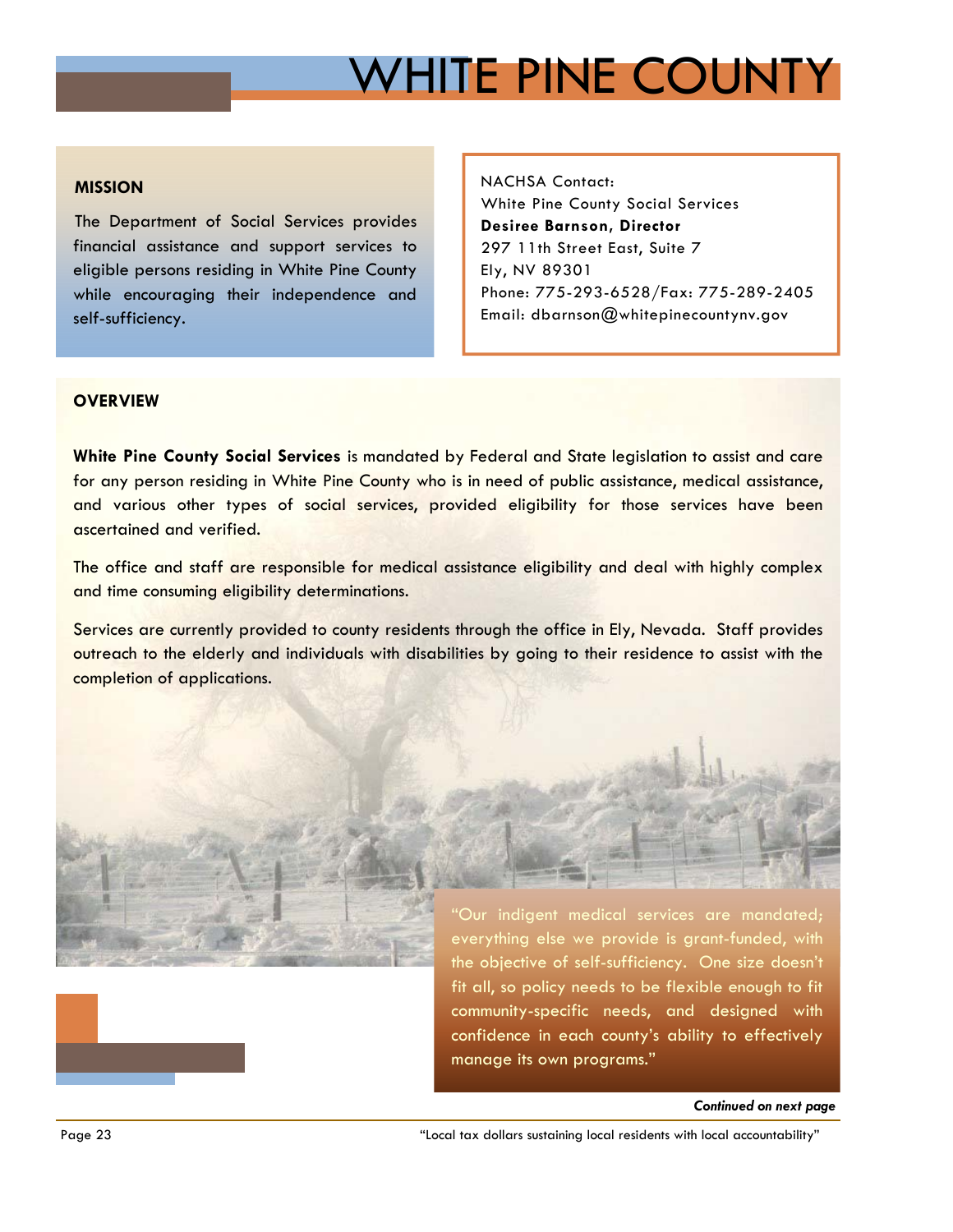## WHITE PINE COUNTY (cont'd)

- 
- 
- 
- Past due rent/mortgage assistance
- 
- 
- Emergency food vouchers
- Emergency shelter assistance
- Emergency dental assistance
- **Emergency prescription assistance**
- Emergency Indigent Medical Assistance-County funds
- **Indigent burial/cremation-County funds**
- Senior nutrition and transportation
- "Footprints" afterschool program
- **Intake site for Low Energy Assistance** Program
- Area representative for the Nevada Rural Housing Authority
- **Free prescription discount cards**

We also assist Mt. Wheeler Power with administration of the CARE program during the heating season and the Santa's Elves program at Christmas, and we work with the Boy Scouts of America and the Girl Scouts of America with food boxes at Christmas for those in need

*"Our biggest success is in helping people get off of federal assistance. Our outreach is personalized ~ seniors and families can get what they need, when they need it."* 



### **Our community partners include**

Rural Nevada Development Corporation, District Court judges and Juvenile Probation, Head Start, Family to Family, local service organizations (Elks, Lions Club), non-profit agencies, Ministerial Association, the Sheriff's Department, the school district, local law enforcement, Food Bank, Geotemp, Salvation Army, and a number of State agency offices (e.g. Welfare, Unemployment).